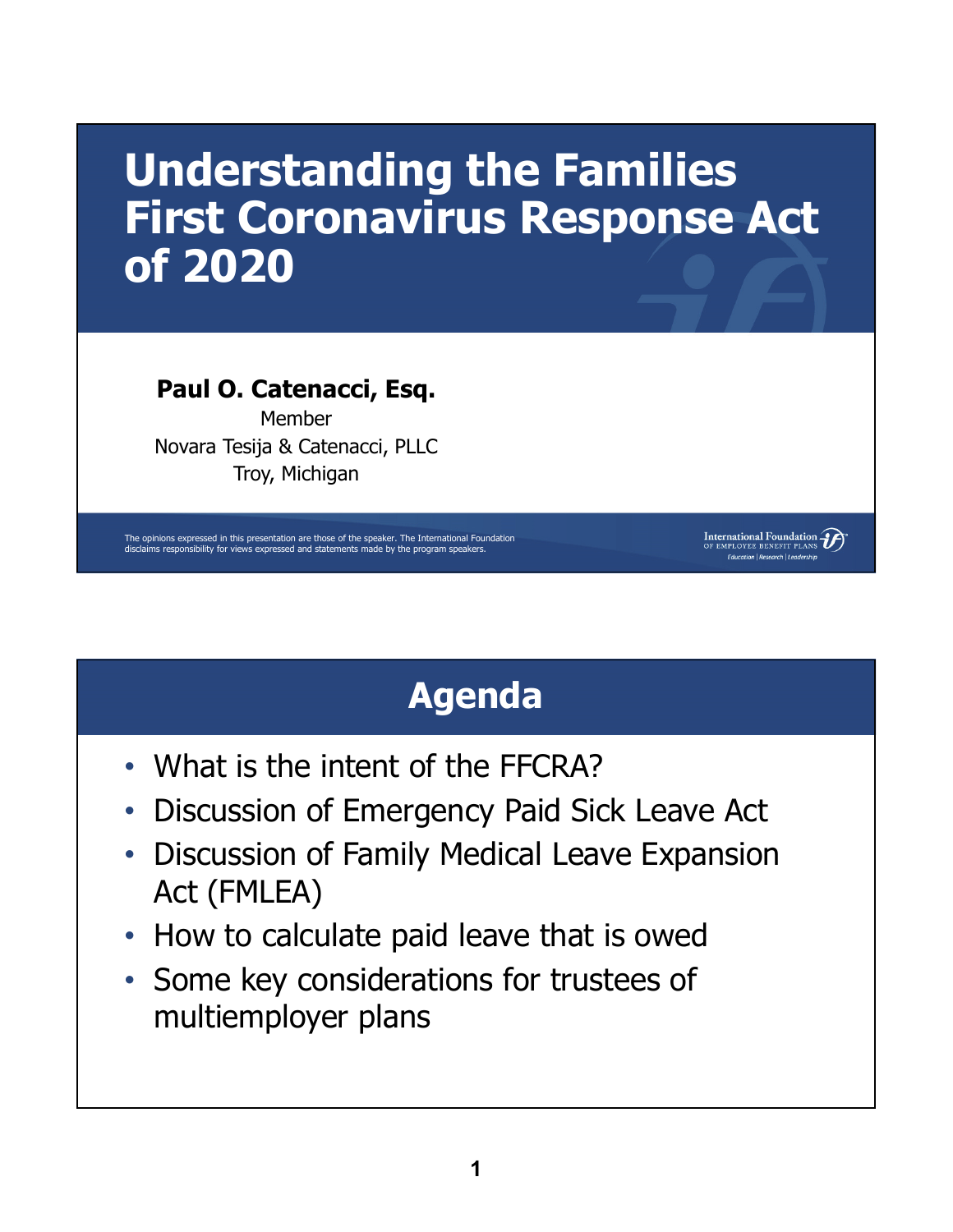## **Important Note**

- A third federal stimulus package was passed and will be signed into law on March 27 or March 28
- It appears to have sections that may interact with the FFCRA, so keep in mind some of the content today may change as regulations and guidance is issued
- DoL has stated guidance is going to come on a rolling basis

## **What Does the FFCRA Do?**

- Four things for purposes of our discussion:
	- 1. Provides for Paid Sick Leave
	- 2. Creates a narrow (but paid) expansion of FMLA leave
	- 3. Sets coverage requirements for health plans for COVID-19 related services
	- 4. Provides for tax credits to repay employers for the Paid Sick and FMLEA leave provided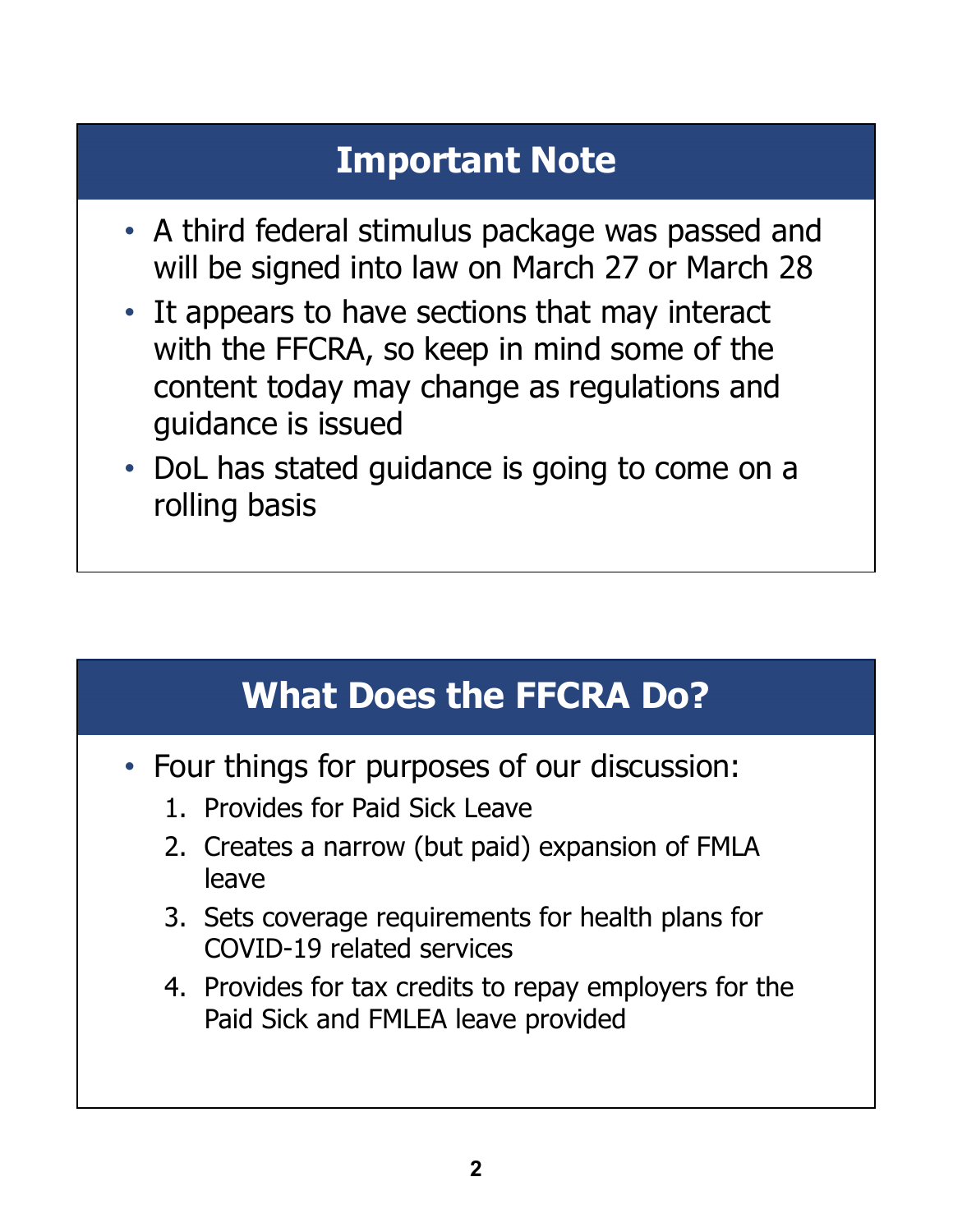# **Timeline for Implementation**

- FFCRA takes effect on April 1, 2020, sunsets on December 31, 2020
- DoL has released a brief Q&A, full regulations not expected until April
- IRS is pushing ahead to allow offset of paid leave through payroll taxes (more on this later)

### **Part I: Emergency Paid Sick Leave**

- In this Part we will discuss:
	- 1. What employers must provide it?
	- 2. The qualifying events for Paid Sick Leave
	- 3. How much does it pay and how long does it last?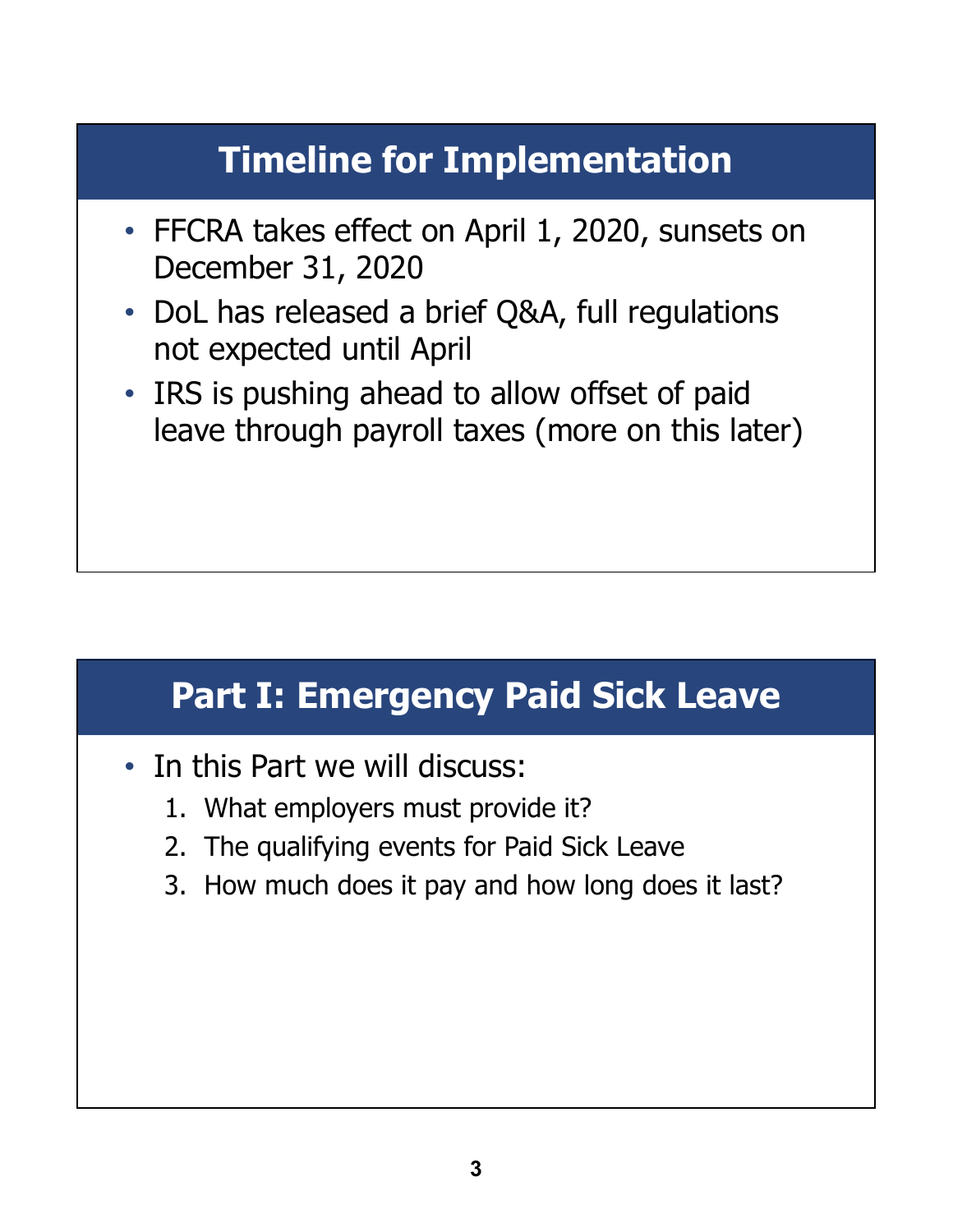# **What Employers Must Provide It?**

- All employers with less than 500 employees
- Employers with less than 50 employees can seek an exemption if providing the leave would jeopardize the business
- No formal process yet on the hardship exemption, March 23 DoL Q&A says just to document it for now

### **What Employers Must Provide It?**

- Per DoL March 23 Q&A, joint employers will have their employee counts aggregated
- Also employees on leave, temporary employees, and day laborers from any temporary agency will be counted toward the 50-employee threshold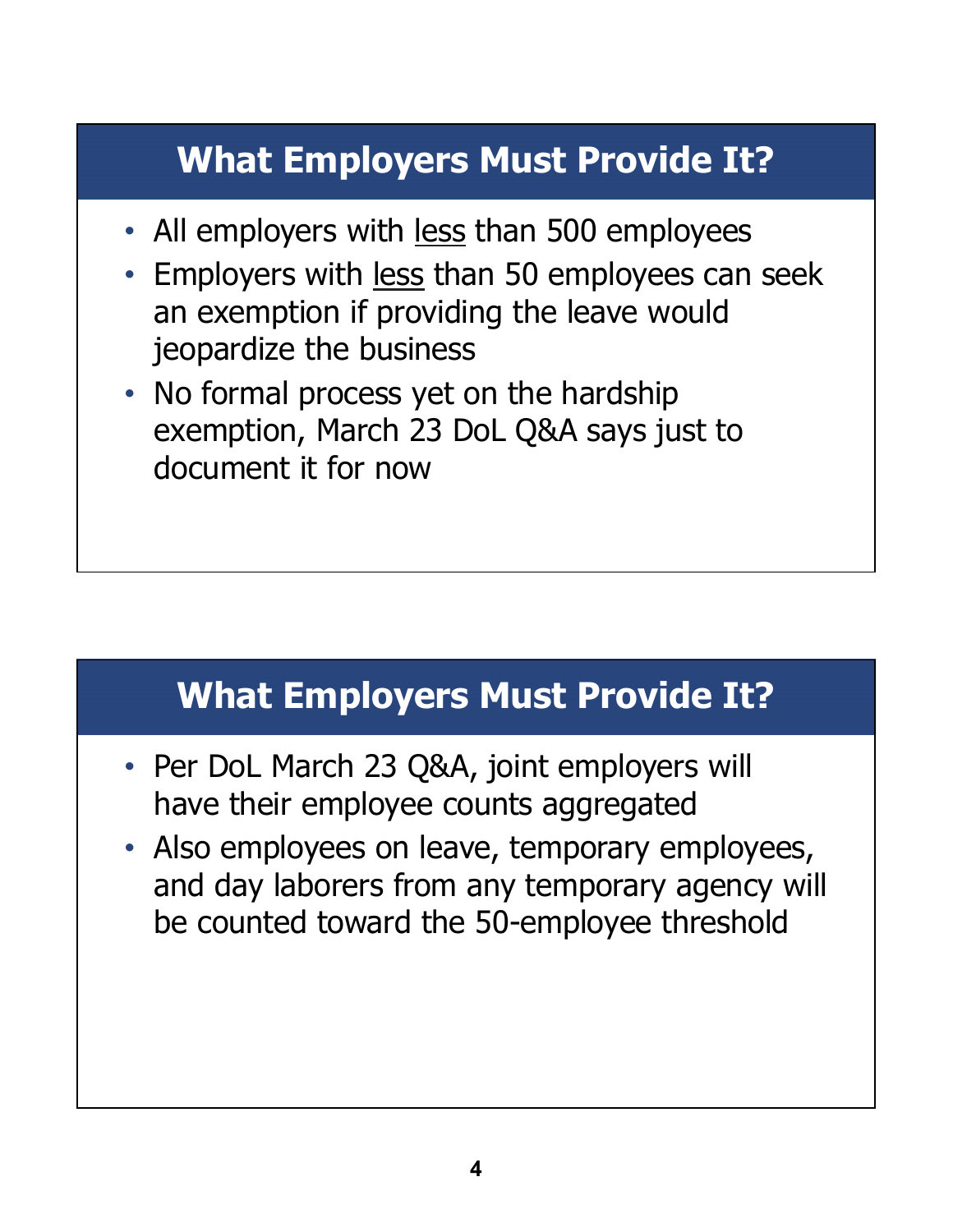# **What Employers Must Provide It?**

- Wage and Hour Division giving a 30-day grace period in force until April 17 on enforcement
- No penalties for non-compliance if mistake was made in good faith, not willful and was reasonable
- Any leave owed must be paid as soon as possible, and employer will have to in writing agree to comply going forward

### **What Employees are Eligible to Take It?**

- Unlike other benefits, there are no waiting periods for the new Paid Sick Leave
- In other words, the employee becomes eligible for the leave immediately
- The qualifying events for these employees are on the next slide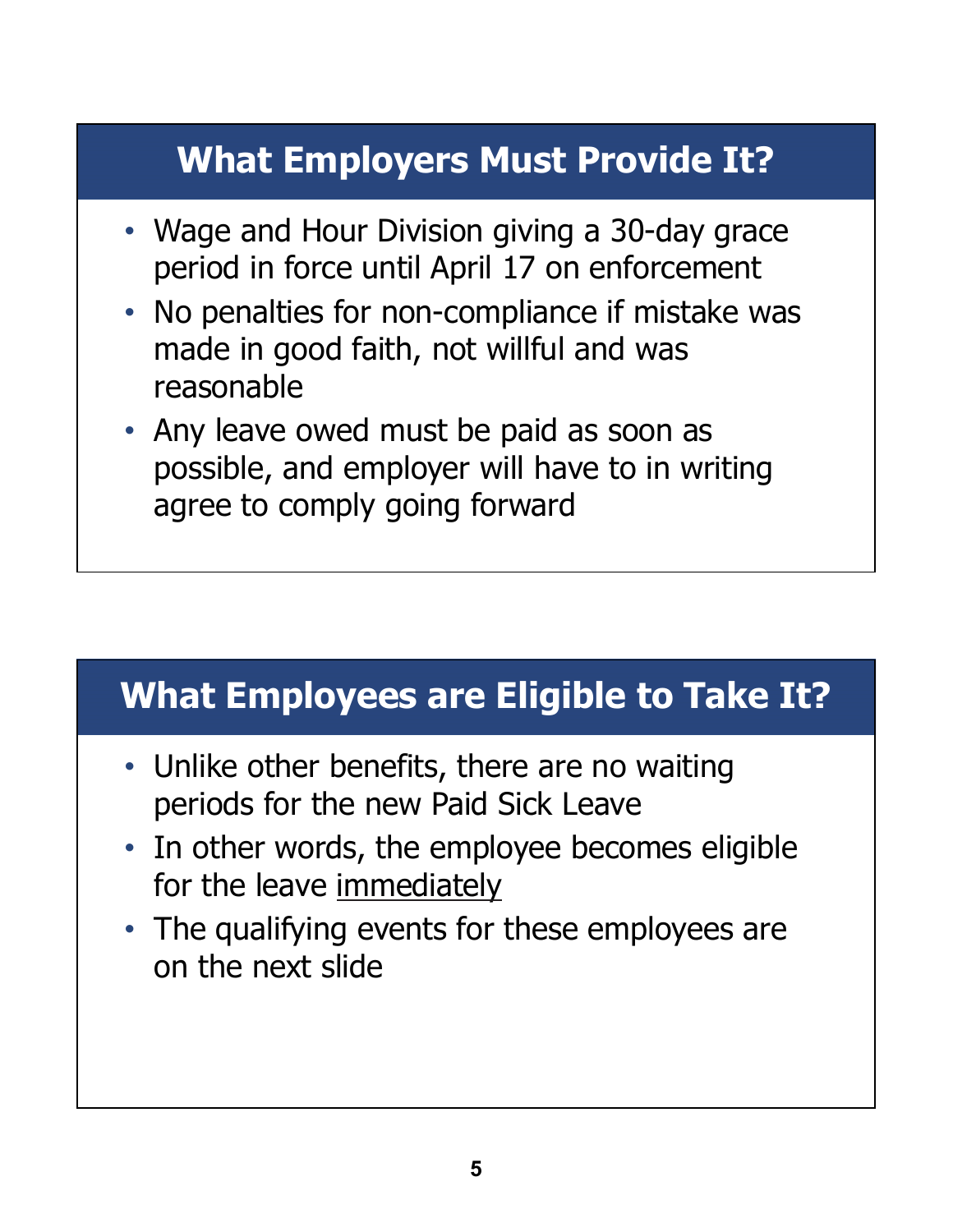# **Qualifying Events for Paid Sick Leave**

- 1. Employee is quarantined for COVID-19 per federal, state, or local order
- 2. Employee is advised to self-quarantine by a health care provider
- 3. Employee is experiencing symptoms of COVID-19 and needs to seek medical attention
- 4. Employee is caring for someone that meets the criteria of (1) or (2)
- 5. Employee is caring for son or daughter whose school is closed due to COVID-1 or whose childcare provider is not available due to COVID-19 precautions
- 6. Employee is experiencing symptoms of another condition as determined by HHS

#### **How Much Does It Pay and How Long Does It Last?**

- Qualifying Events 1-3: Up to 80 hours/10 days of leave at the regular rate of pay, but capped at \$511 per day, up to a maximum of  $$5,110$  in the aggregate
- Qualifying Events 4-6: Up to 80 hours/10 days of leave at 2/3 of the regular pay rate, but capped at \$200 per day  $\mu$  to a maximum of \$2,000 in the aggregate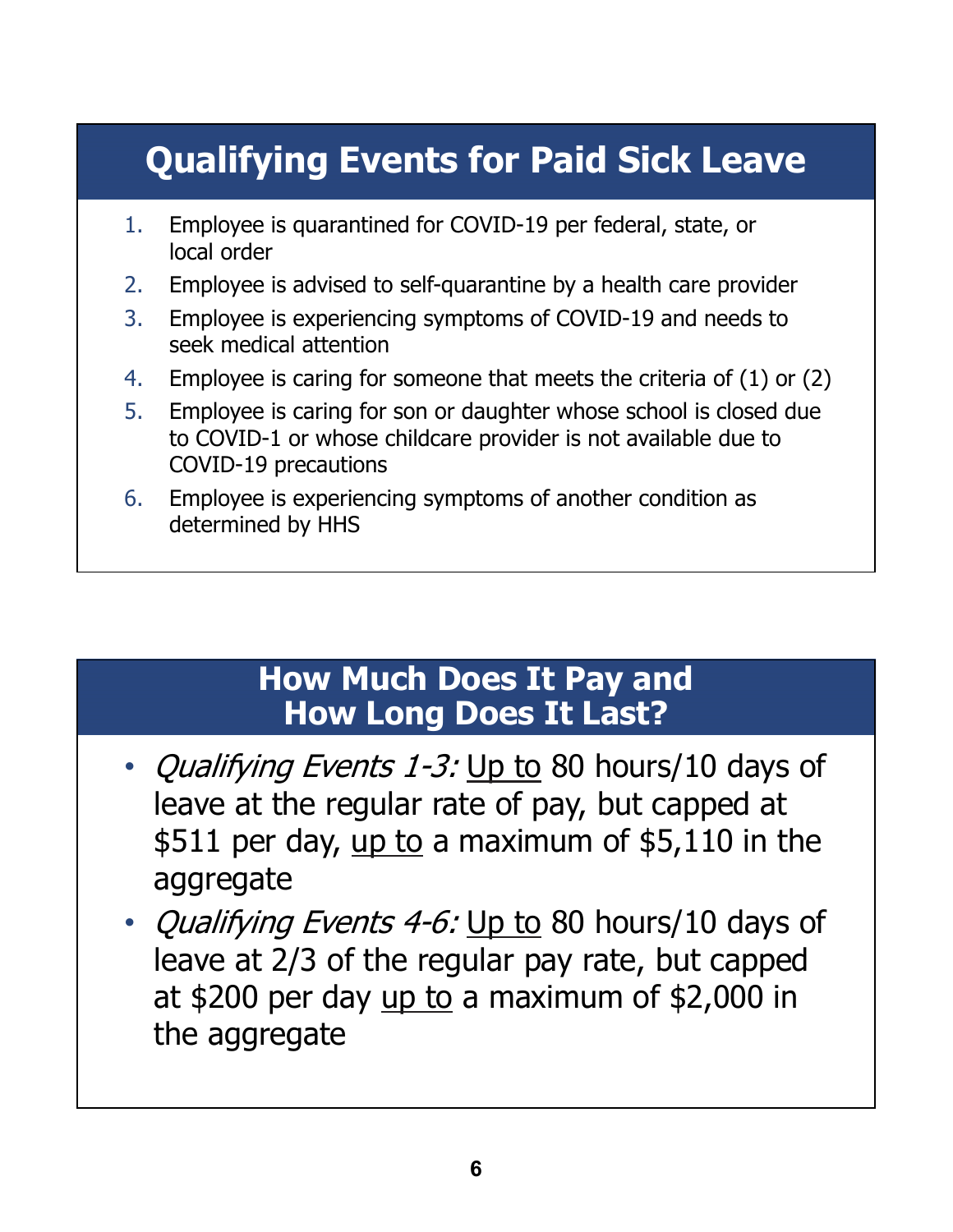# **How Does It Tie in with FMLEA?**

- FFCRA creates a limited scope paid FMLEA leave (discussed in Part II)
- FMLEA is 12 weeks in duration, but the first 10 days may be unpaid at the employer's option
- Eligible employees can draw from Sick Leave (or other paid leave) to cover that 10-day period

### **How Does It Tie in with FMLEA?**

- Time: An employee could be eligible for both, but in that instance the most paid leave available under the FFCRA is 12 weeks
- $\frac{2}{3}$   $\frac{2}{3}$   $\frac{2}{3}$   $\frac{2}{3}$  The maximum dollar amount, if an employee is eligible for the full amounts of Paid Sick Leave and FMLEA, is \$12,000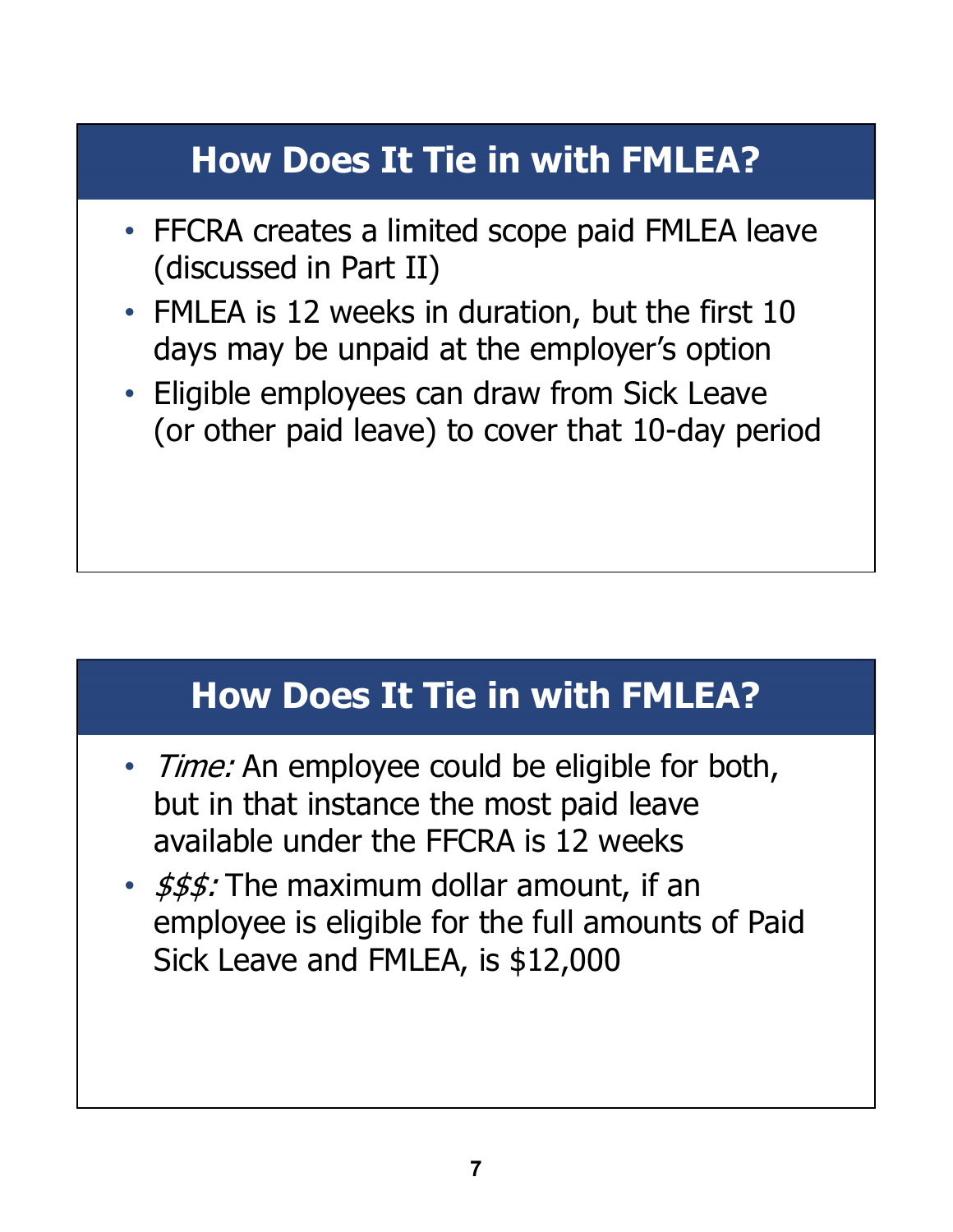# **Part II: Family Medical Leave Expansion**

- In this Part we will discuss:
	- 1. What employers must provide it?
	- 2. Who is eligible to take it?
	- 3. How much does it pay and how long does it last?

### **What Employers Must Provide It?**

- Employers with less than 500 employees
- Same rules to determine employee count apply for Paid Sick Leave (see prior slides)
- Same hardship exemption also applies for employers with 50 or fewer employees (see prior slides)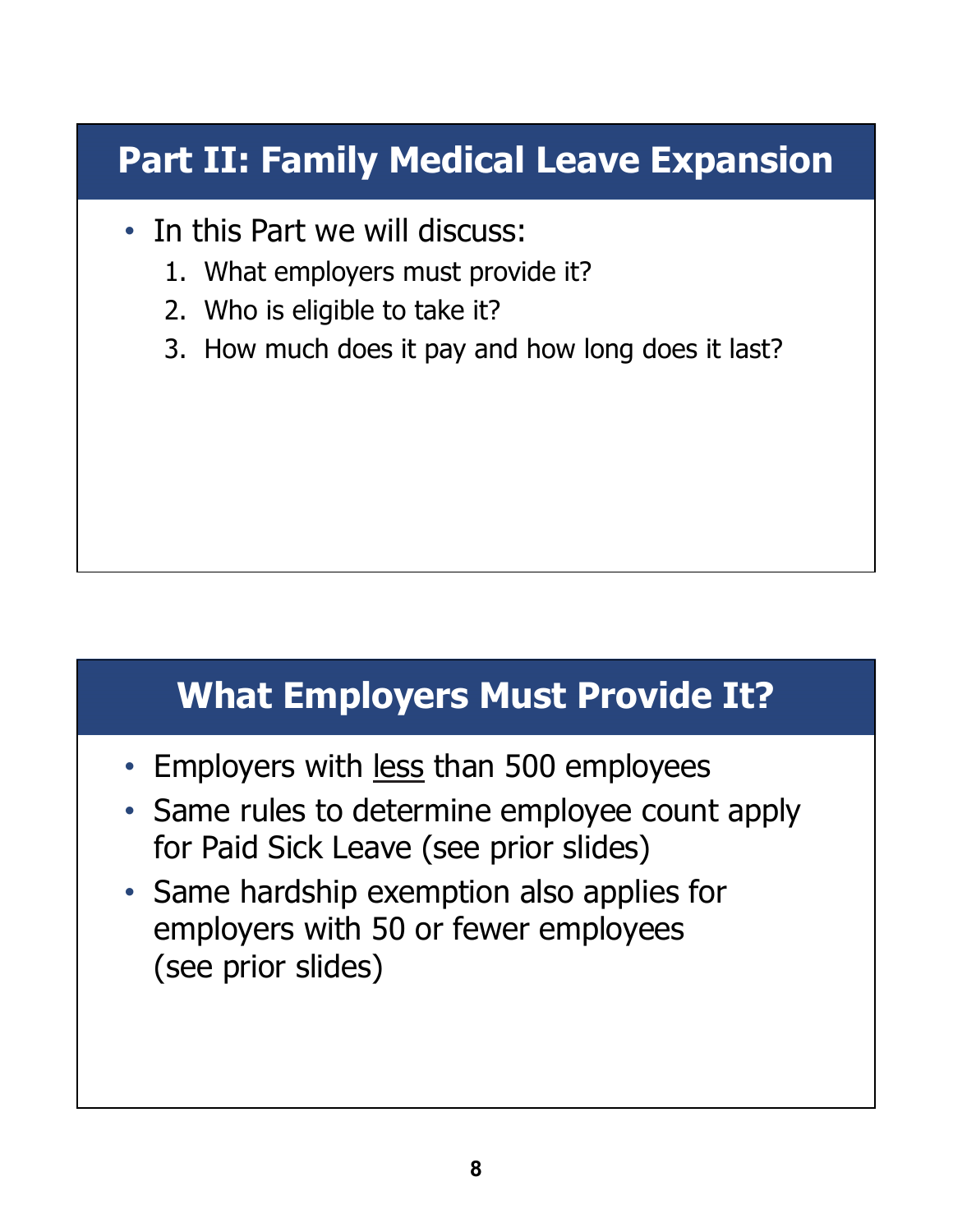# **Who is Eligible to Take It?**

- Unlike Paid Sick Leave, there is only one qualifying event. But it has three important components:
	- 1. Employees who have been employed for at least 30 days . . .
	- 2. Who cannot work or work remotely, and, with . . .
	- 3. A minor child whose school is closed and whose primary paid caregiver is not available due to the COVID-19 outbreak

## **Who is Eligible to Take It?**

- Primary caregiver is generally considered to mean daycare or a paid person who is not a family member
- Expect a broad interpretation by DoL, in other words, employers won't be able to deny by telling an employee their spouse or a parent should stay home with the child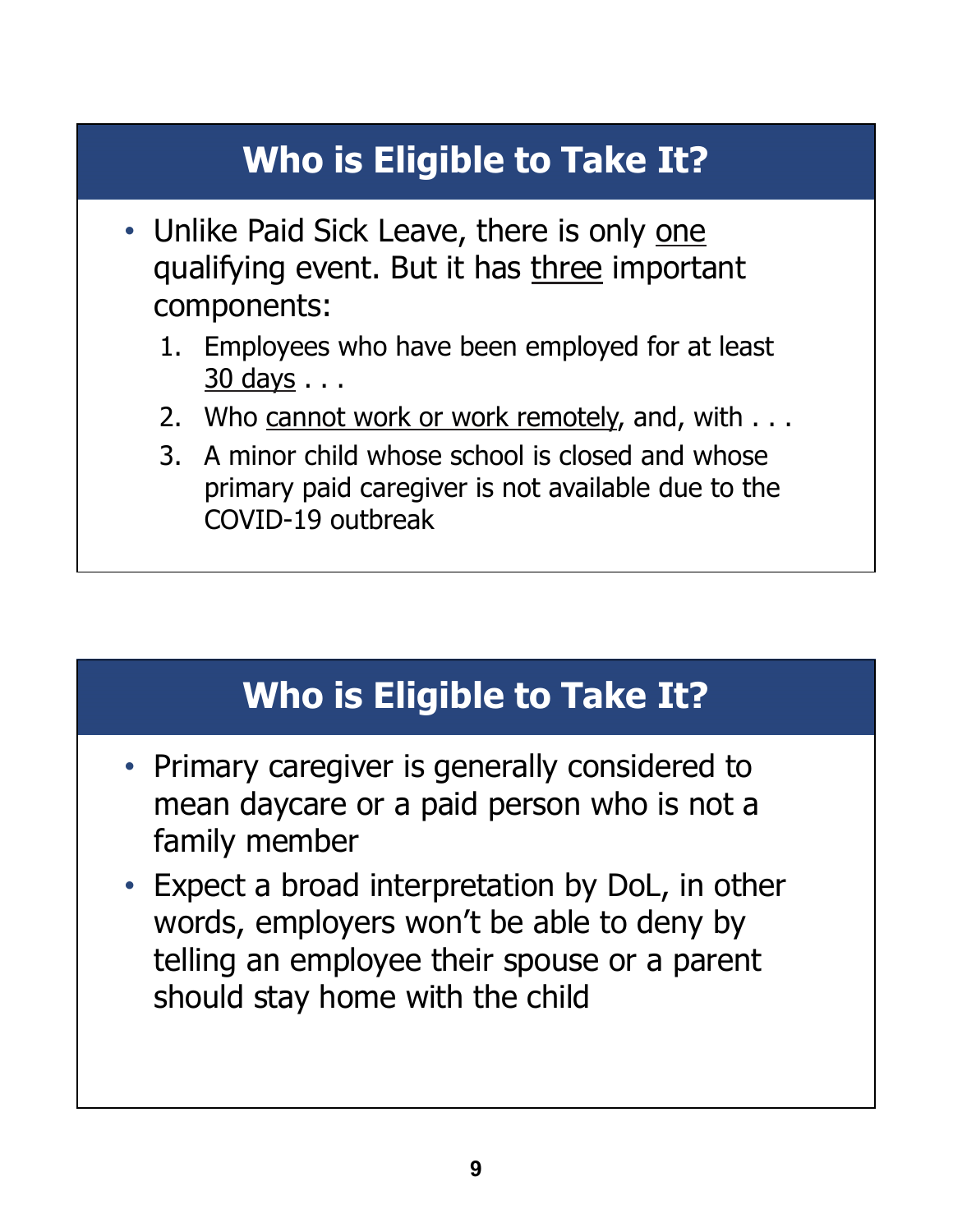#### **How Much Does It Pay and For How Long?**

- Combines with Paid Sick Leave to give a maximum of 12 weeks
- Employee gets 2/3 of regular rate of pay, with a maximum of \$200 per day and no more than \$10k in total under FMLEA (\$12k total with Paid Sick Leave)
- The first 10 days can be without pay, but employee can substitute all other available forms of leave to make this period paid

## **Job Restoration Required?**

- Like regular FMLA, the employee's job is protected under the regular FMLA rules
- Exception: For employers with 25 or fewer employees, there is a special rule discussed on the next slide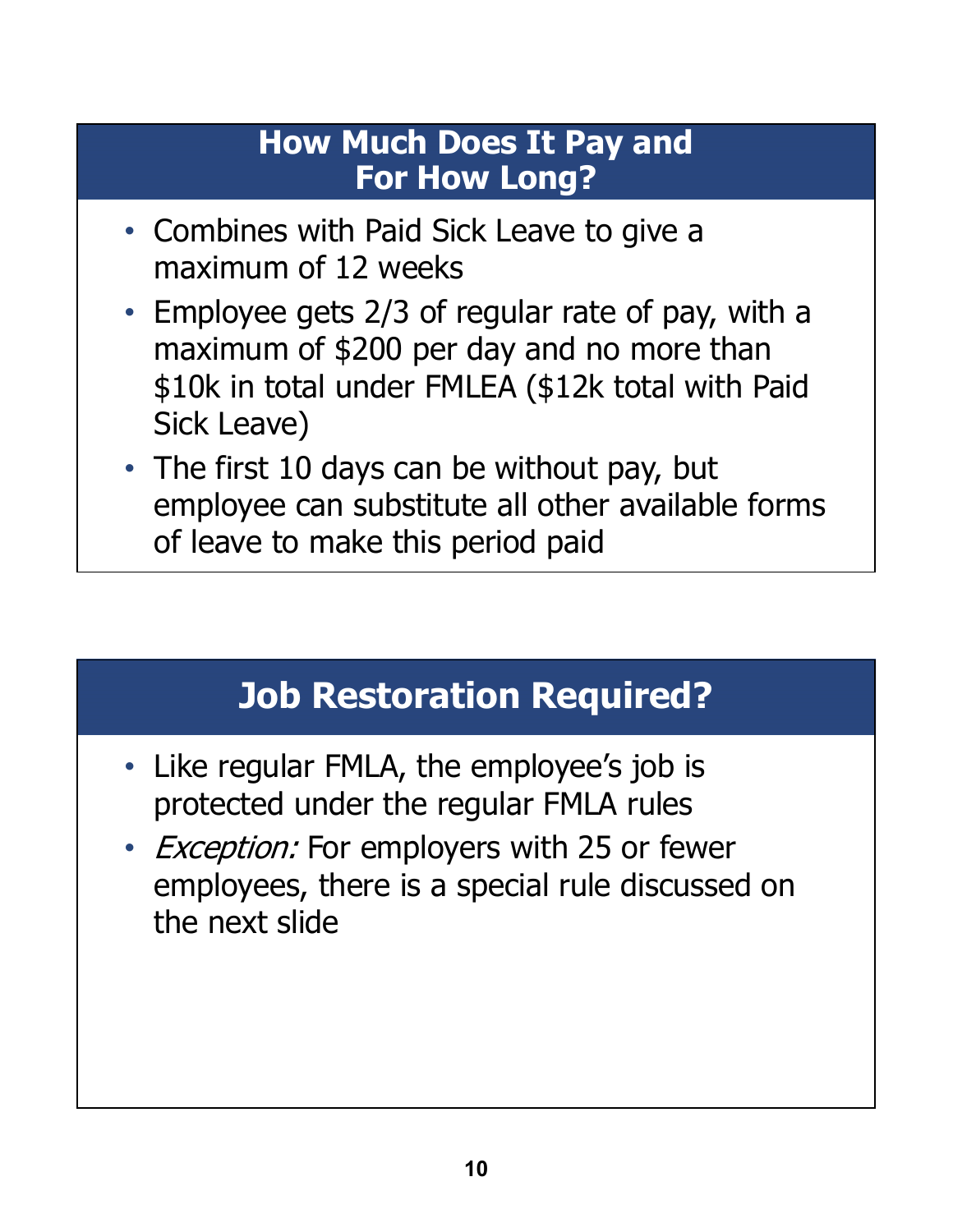# **Job Restoration Required?**

- The job does not need to be held open if:
	- 1. The position is eliminated due to economic circumstances or a public health emergency
	- 2. Employer makes reasonable efforts to restore the employee to the position on equivalent terms
	- 3. If these efforts fail and an equivalent position opens, the employer contacts the employee about the job within 1 year of the earlier of (a) date the leave ends or (b) the date 12 weeks after the leave starts

#### **Part III: Calculating Leave Amounts and Rates of Pay**

Now that we have the basics down, we will explore for both the Paid Sick Leave and the FMLEA how employers determine the number of paid hours an employee is eligible to receive, and the rate of pay for those hours.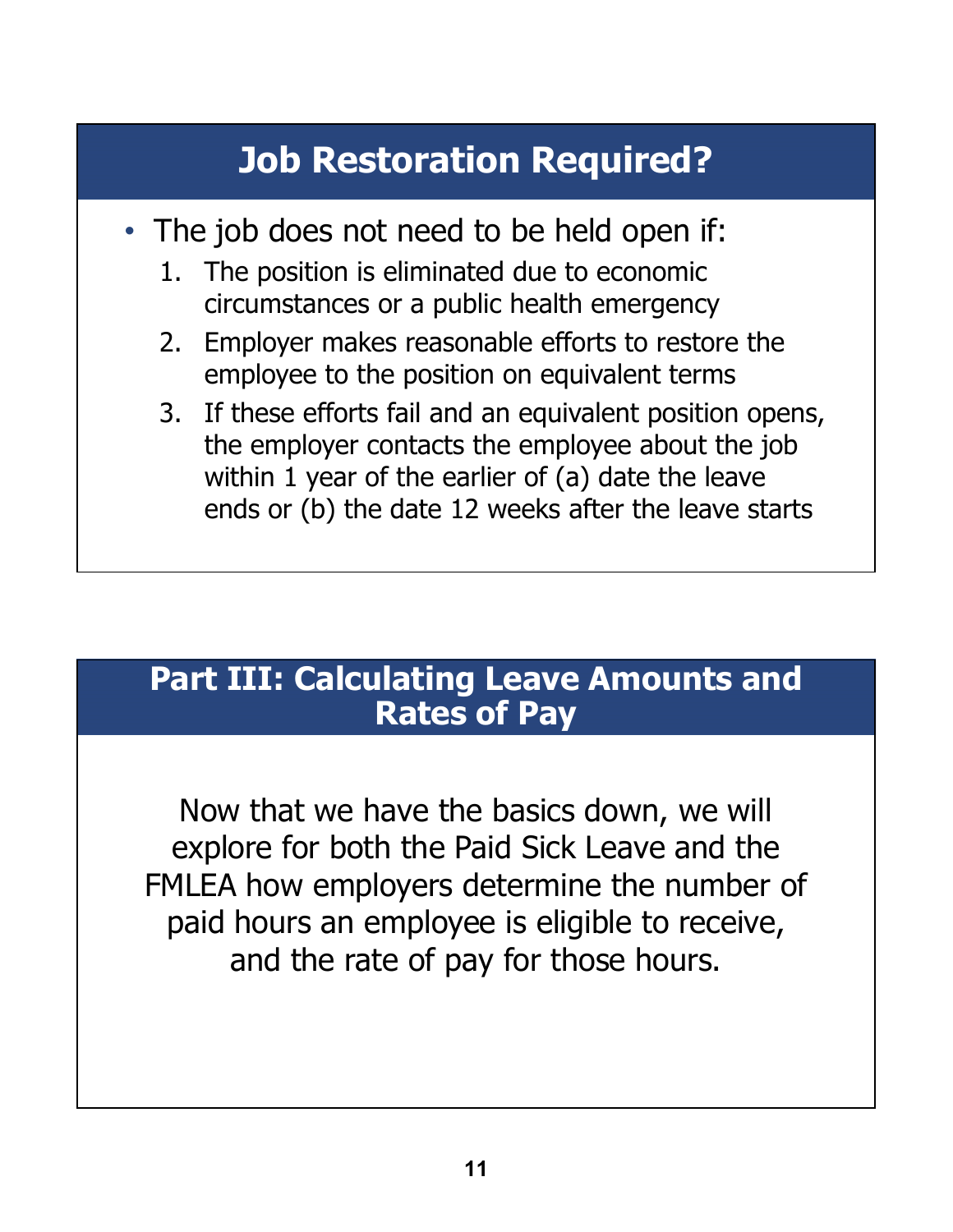# **How is the Rate of Pay Calculated?**

- The rate of pay is the greater of:
	- The employee's regular hourly rate or salary
	- Federal minimum wage
	- State or local minimum wage

### **Does Overtime Count?**

- Yes. Both the FMLEA and Paid Sick Leave Acts require the employee be paid for every hour he or she was scheduled to work (but capped at 80 hours for Paid Sick Leave)
- The premium for overtime hours does not apply. We will explore this in later slides with examples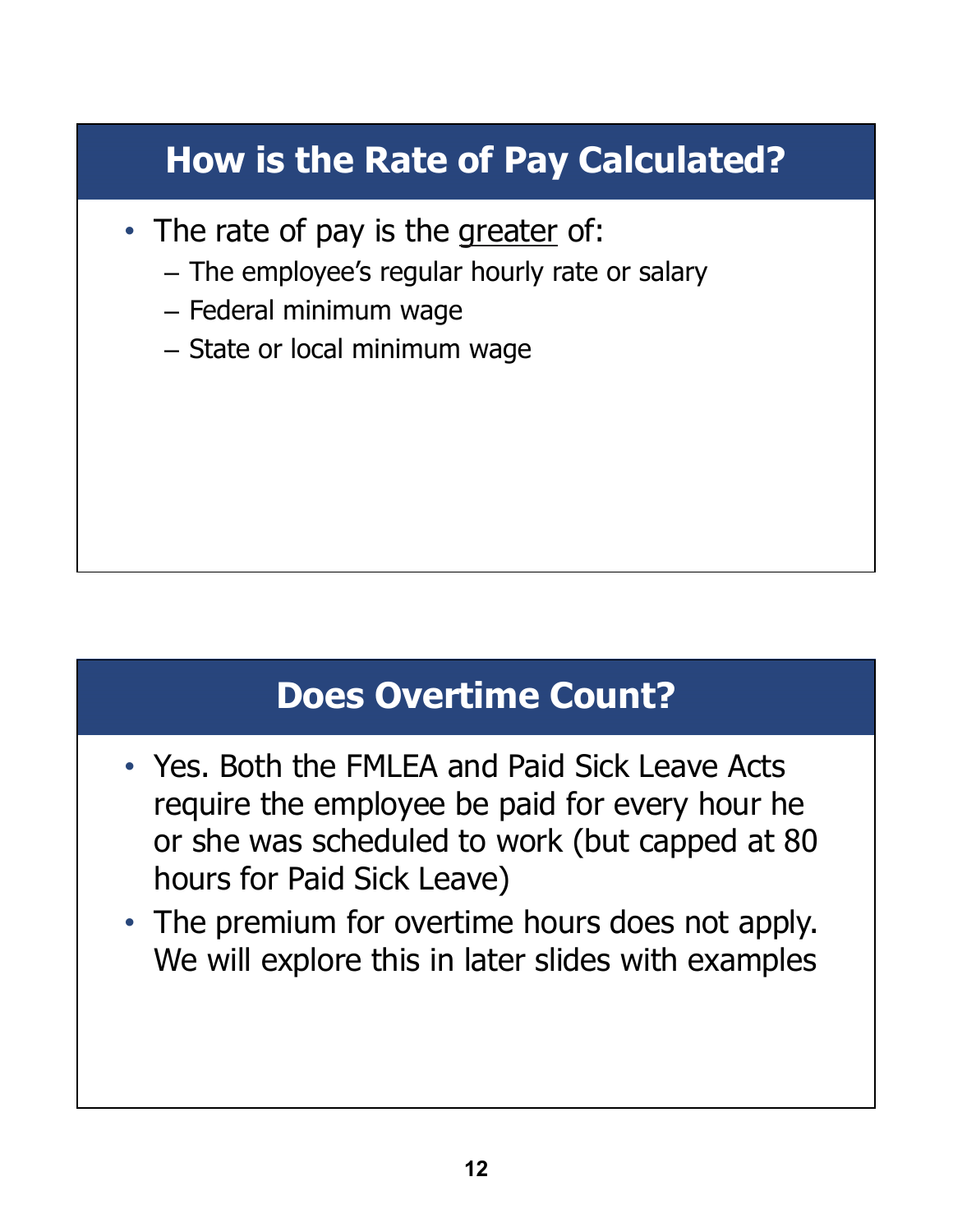# **Does Overtime Count?**

- The DoL gave an example that if an employee is scheduled to work 50 hours one week and 30 the next, the employee would still get 80 hours of paid leave
- However, the increased rate of pay for the extra 10 hours in the first week would not apply

### **What About Fringe Benefit Contributions?**

- Possibly, check your CBA. Hours paid for not working usually do not come with an obligation to make fringe benefit contributions
- Otherwise, affected bargained employees in multiemployer plans will have to rely on hour banks, self-payment/short hour payments, or other provisions of health plans that provide coverage due to disability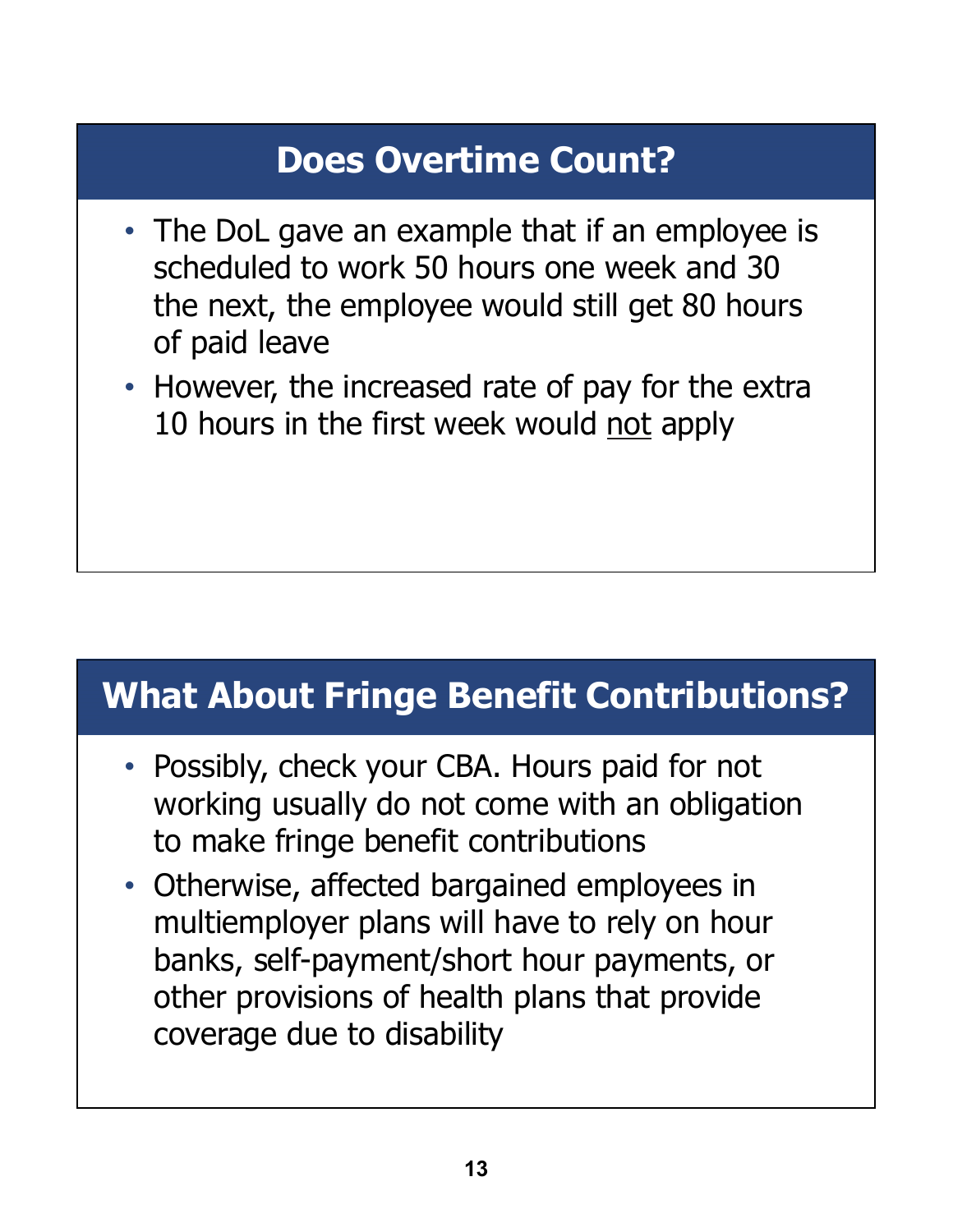#### **What About Employees with Irregular Schedules?**

- Salaried full-time employees or those with regular schedules each week will be easy to calculate
- For hourly and part-time employees who do not work regular hours each week, the calculation is a little trickier and a look back period may be applied, or an estimate used

#### **What About Employees with Irregular Schedules?**

- For employees with at least a 6-month work history:
	- Amount of leave is based on their regular rate of pay and the hours worked in the past 6 months
- For employees with <u>less</u> than a 6-month work history:
	- Amount of leave is based on the regular rate of pay and the hours agreed upon at hire or the expected hours to be worked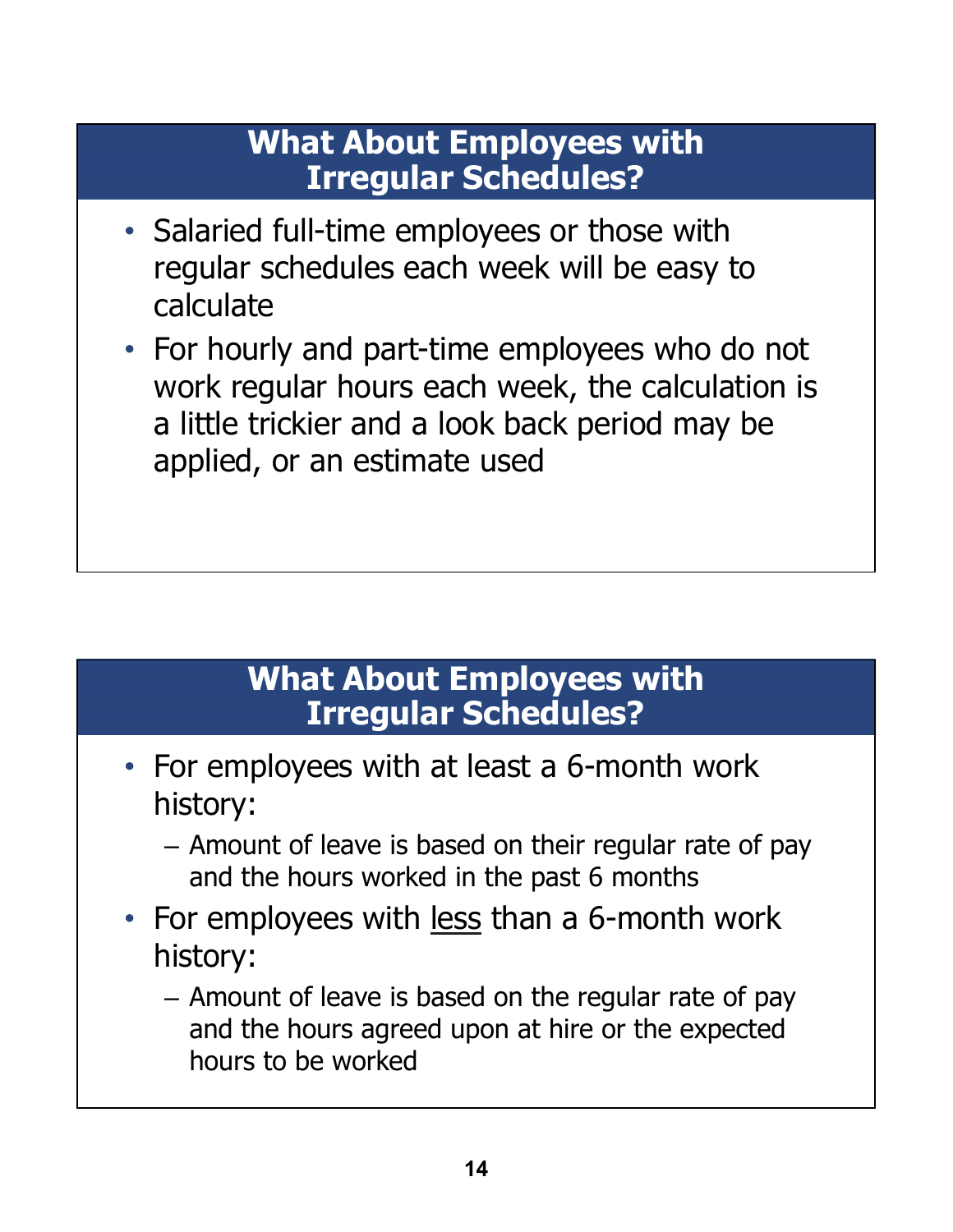#### **What About Employees with Irregular Schedules?**

- If an employee worked at variable hourly rates or piece rates, an employer may take the average and divide by the total hours worked to get the regular rate of pay
	- Example: Joe worked under a light commercial rate and a full commercial rate during the 6-month measurement period. He was paid a total of \$30k during that period and worked 840 hours. In this case, Bill's regular rate of pay is \$35.71 per hour.

### **Example: Paid Sick Leave/Hourly Employee**

- Bob was possibly exposed to COVID-19 and must isolate himself. Bob has worked for ABC Company for the last 8 months. Over the past 6 months, Bob averaged 35 hours per week. Bob therefore gets 70 hours Paid Sick Leave.
- Bob's rate of pay was \$35 per hour. Bob receives \$245 per day (\$35 x 7 hours per day worked).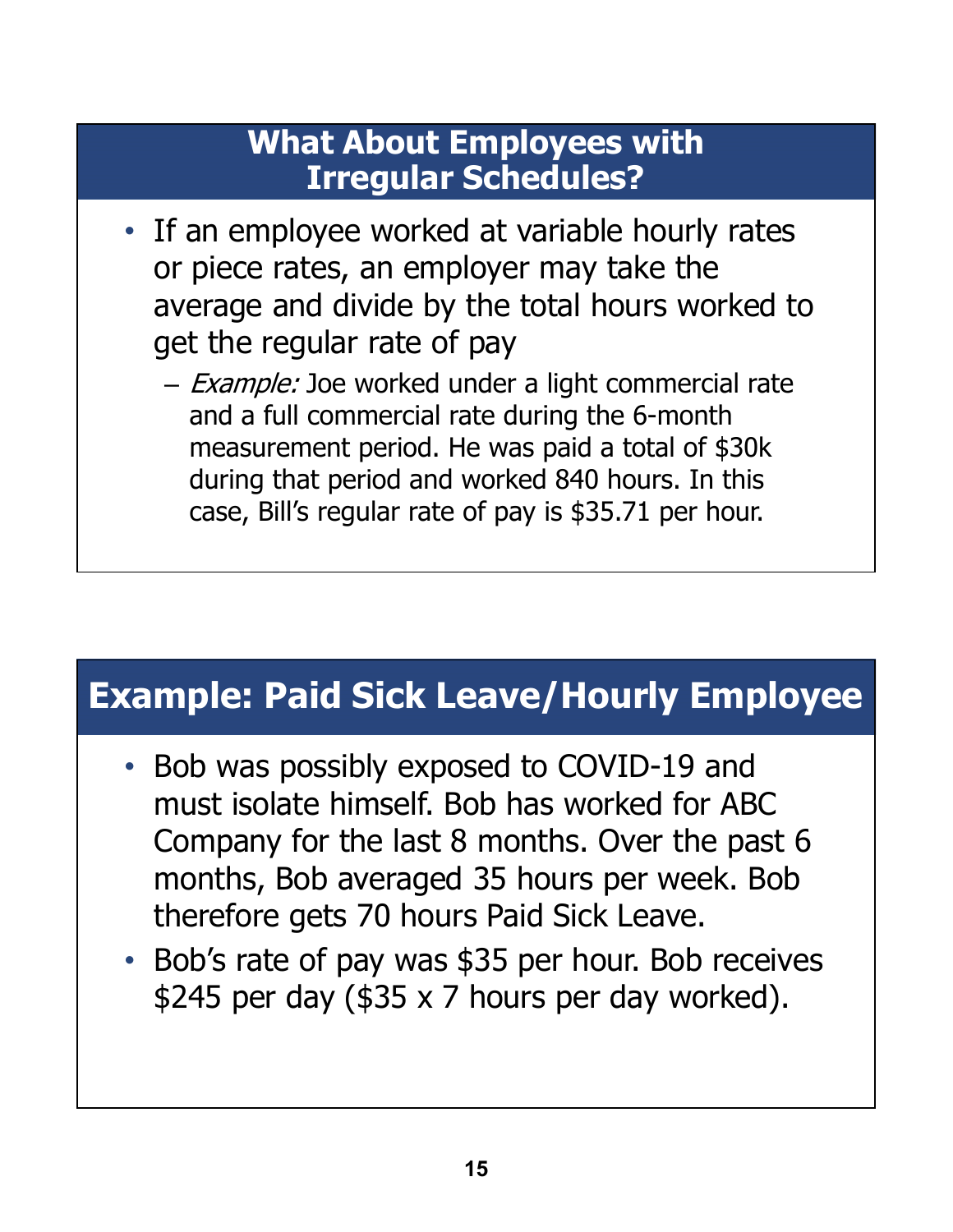#### **Example: Sick Leave and FMLEA/Hourly Employee**

- Same facts, but this time Bob takes his leave because his son is home due to a school closing
	- Bob gets 70 hours of Paid Sick Leave at the rate of \$163.33 per day (2/3 of Bob's daily pay) because the reason Bob needs the leave is not for himself, but rather to care for his son
	- Bob can also take FMLEA Leave for another 10 weeks at the same rate of \$163.33 per day

#### **Example: Sick Leave and FMLEA/Hourly Employee with Overtime**

- Kelly worked for ABC Company for the last 8 months. Over the past 6 months, Kelly averaged 45 hours per week. Kelly's daughter is home from school, Kelly cannot work remotely, and daycare is closed due to a shutdown order. Kelly's regular rate of pay is \$30 per hour
- Let's take on the Sick Leave and FMLEA separately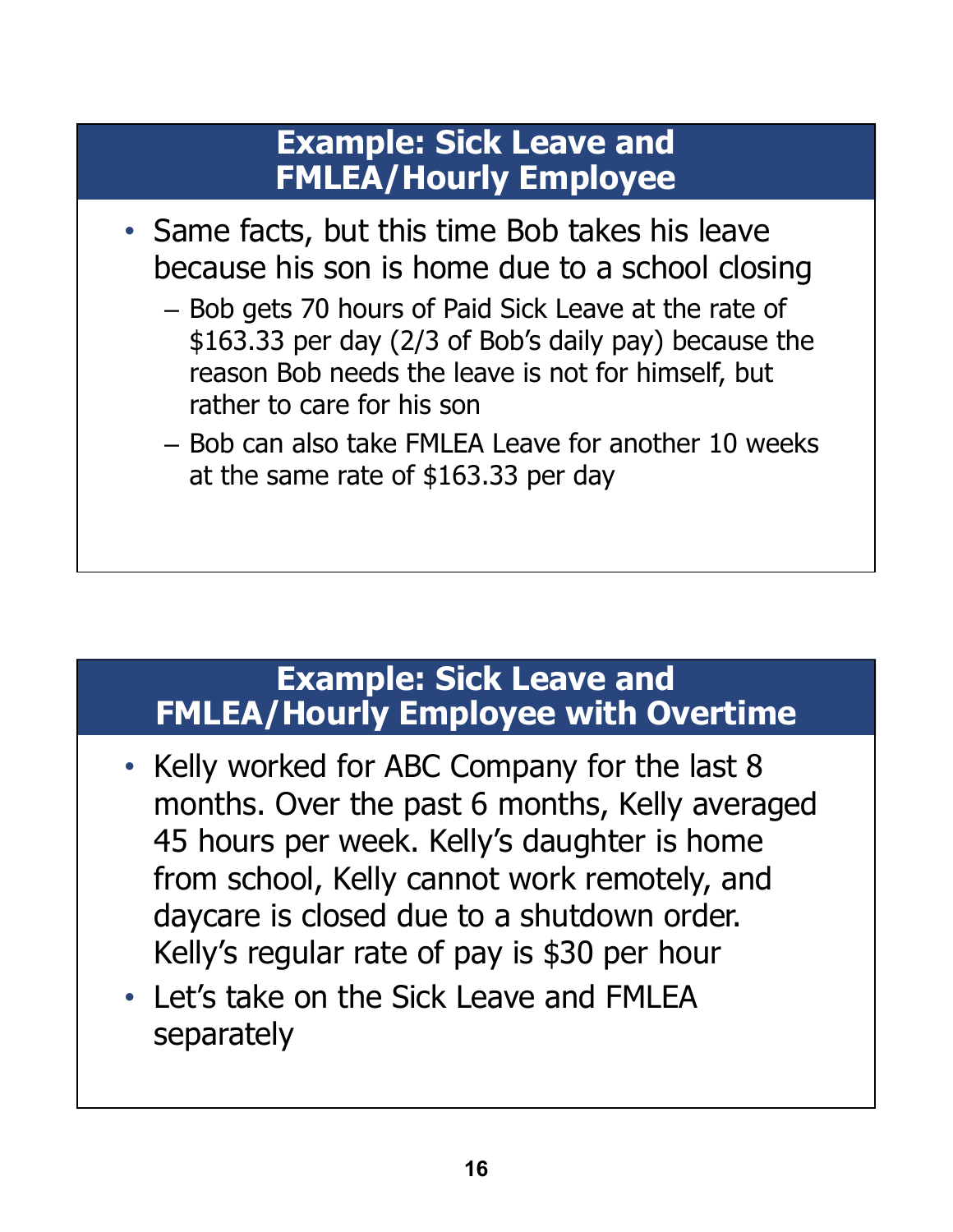#### **Example: Sick Leave and FMLEA/Hourly Employee with Overtime**

- Sick Leave: Kelly's overtime hours count, so she gets 80 hours of sick leave at \$180 per day  $(2/3$  of \$30 per hour x 9 hours per day)
- FMLEA: Kelly's overtime hours also count here, so her daily rate for the FMLEA duration will still be \$180 per day

### **Example: Salaried Employee/Paid Sick Leave**

- *Example:* Full time employee
	- Sally works for XYZ Company and is paid a salary of \$75,000 per year as a manager. Sally has COVID-19 so she must quarantine
	- Sally will receive her regular rate of pay for 80 hours of leave, which is approximately \$288.46 per day (assuming 2,080 hours per year)
	- Sally's pay is under the maximum of \$511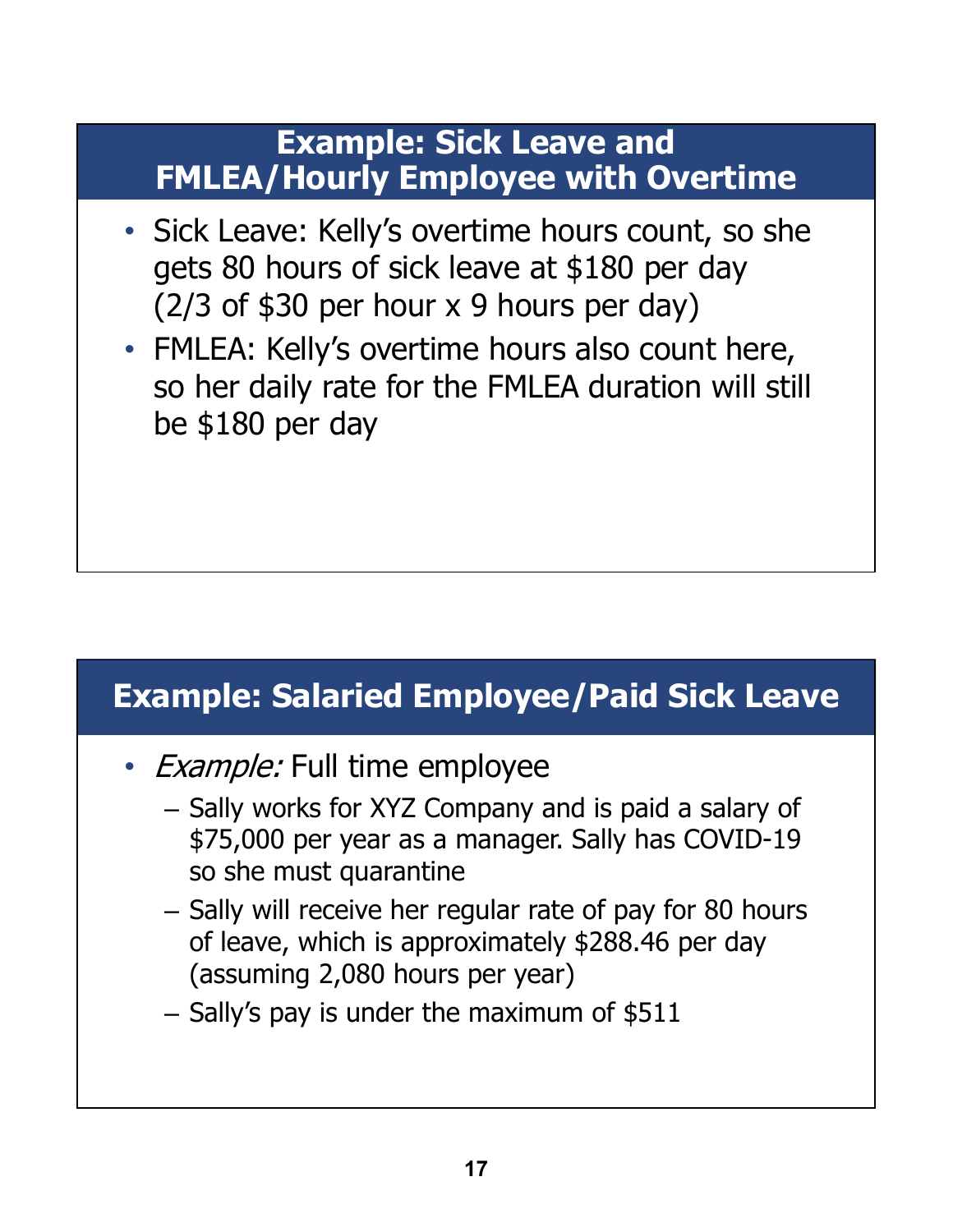## **Part IV: How Do Employers Get Paid Back?**

- In this Part we will discuss:
	- 1. How do employers get paid back for the cost of providing the Paid Sick Leave and FMLEA?

### **How Do Employers Get Paid Back?**

- Employers get reimbursed for Paid Sick Leave and FMLEA through payroll tax credits
- The IRS announced it will allow employers to start taking payroll tax credits now rather than wait for additional guidance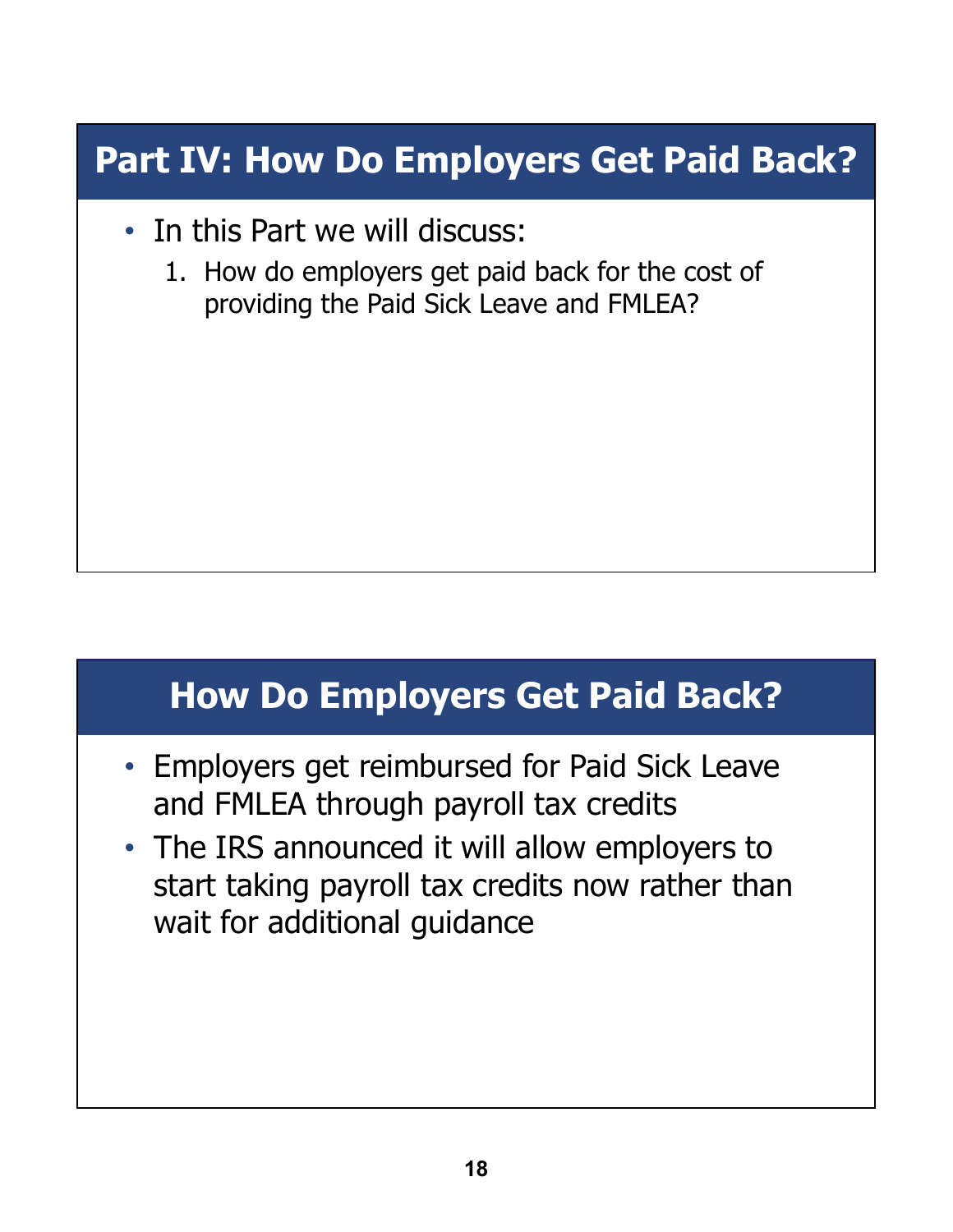## **How Do Employers Get Paid Back?**

- Companies with insufficient liability to offset can request direct reimbursement from the IRS
- The credit may also be increased due to higher expenses associated with providing health coverage that come from the COVID-19 outbreak

### **How Do Employers Get Paid Back?**

- In a recent circular, the IRS gave two examples:
	- If an eligible employer paid \$5,000 in sick leave and is otherwise required to deposit \$8,000 in payroll taxes, including taxes withheld from all its employees, the employer could use up to \$5,000 of the \$8,000 of taxes it was going to deposit for making qualified leave payments. The employer would only be required under the law to deposit the remaining \$3,000 on its next regular deposit date.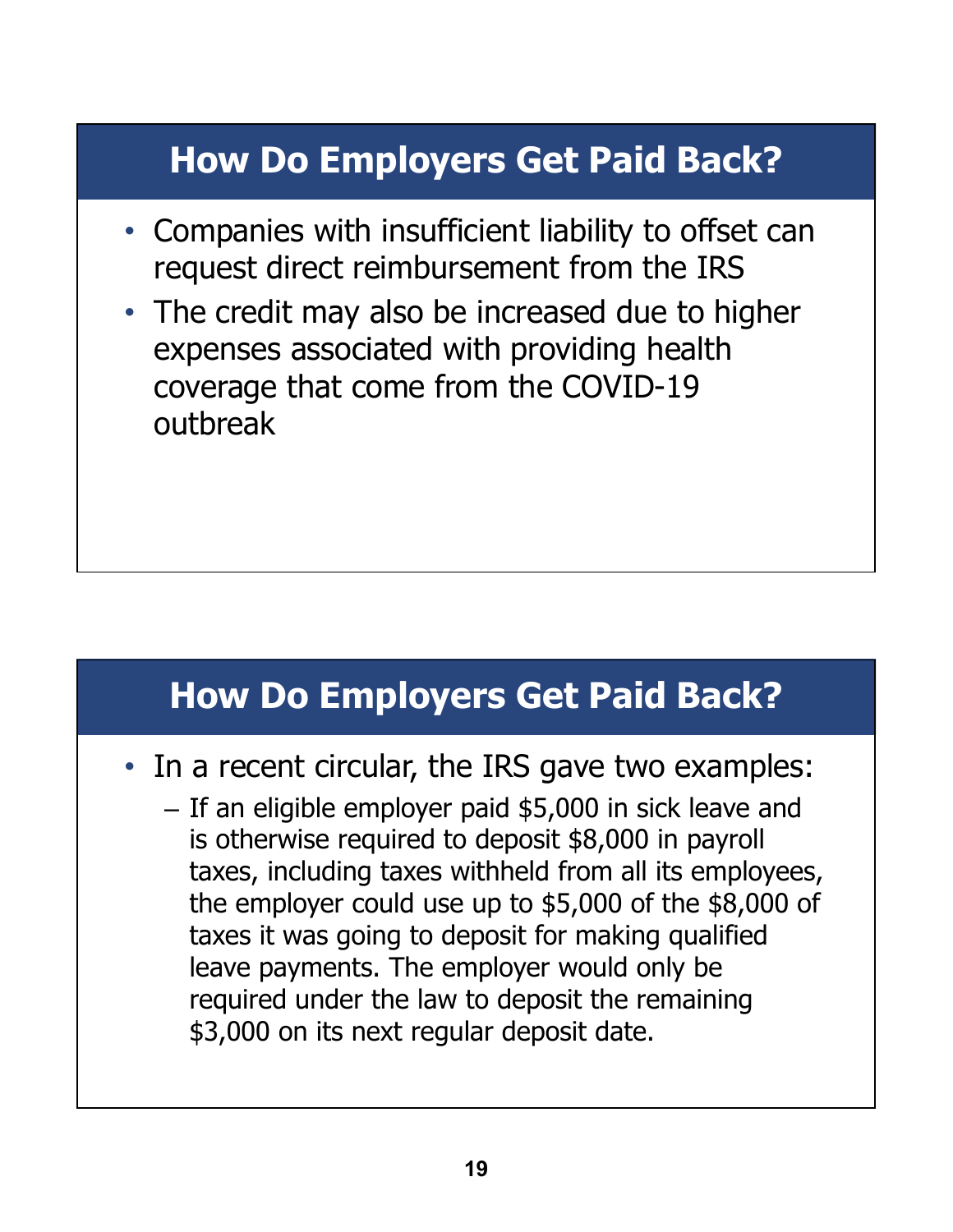# **How Do Employers Get Paid Back?**

- Here is the second example:
	- If an eligible employer paid \$10,000 in sick leave and was required to deposit \$8,000 in taxes, the employer could use the entire \$8,000 of taxes in order to make qualified leave payments and file a request for an accelerated credit for the remaining \$2,000.

### **How Do Employers Get Paid Back?**

• This is a complex tax issue, and so called "stay at home" orders can play a role, employers should consult their CPA and payroll companies to determine what the best course of action is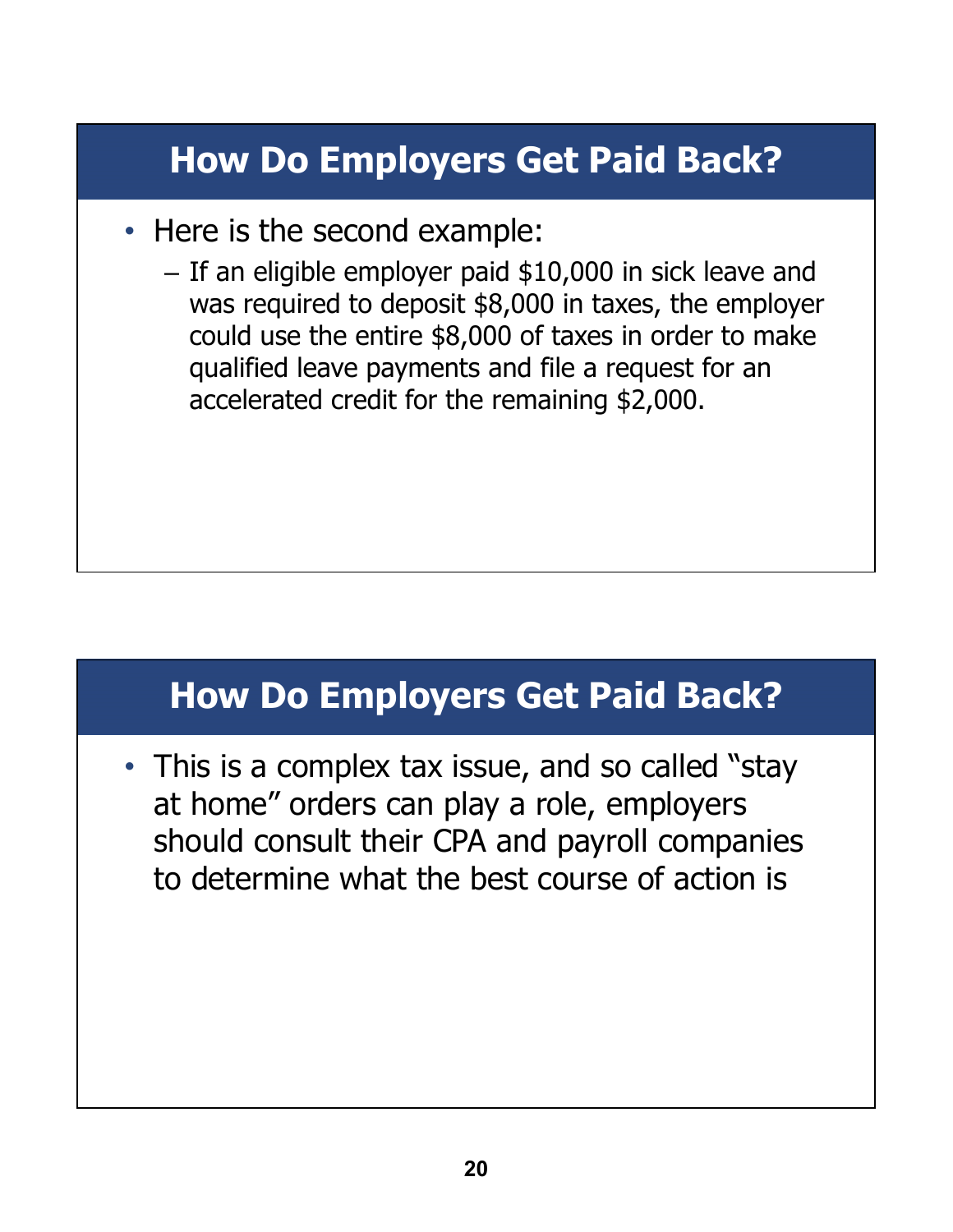#### **Part V: Reminders and a Special Rule for Multiemployer Plans**

- In this Part we will discuss:
	- 1. Reminders for employers that apply for both the Paid Sick Leave and the FMLEA
	- 2. A special rule applicable employers providing Paid Sick Leave and FMLEA that are signatory to multiemployer plans

# **Reminders!**

- Paid Sick Leave is in addition to whatever the employer currently provides for sick leave/PTO
- Employers cannot change their policy to take away existing sick leave or PTO
- Employers may have to make fringe benefit payments during the leave periods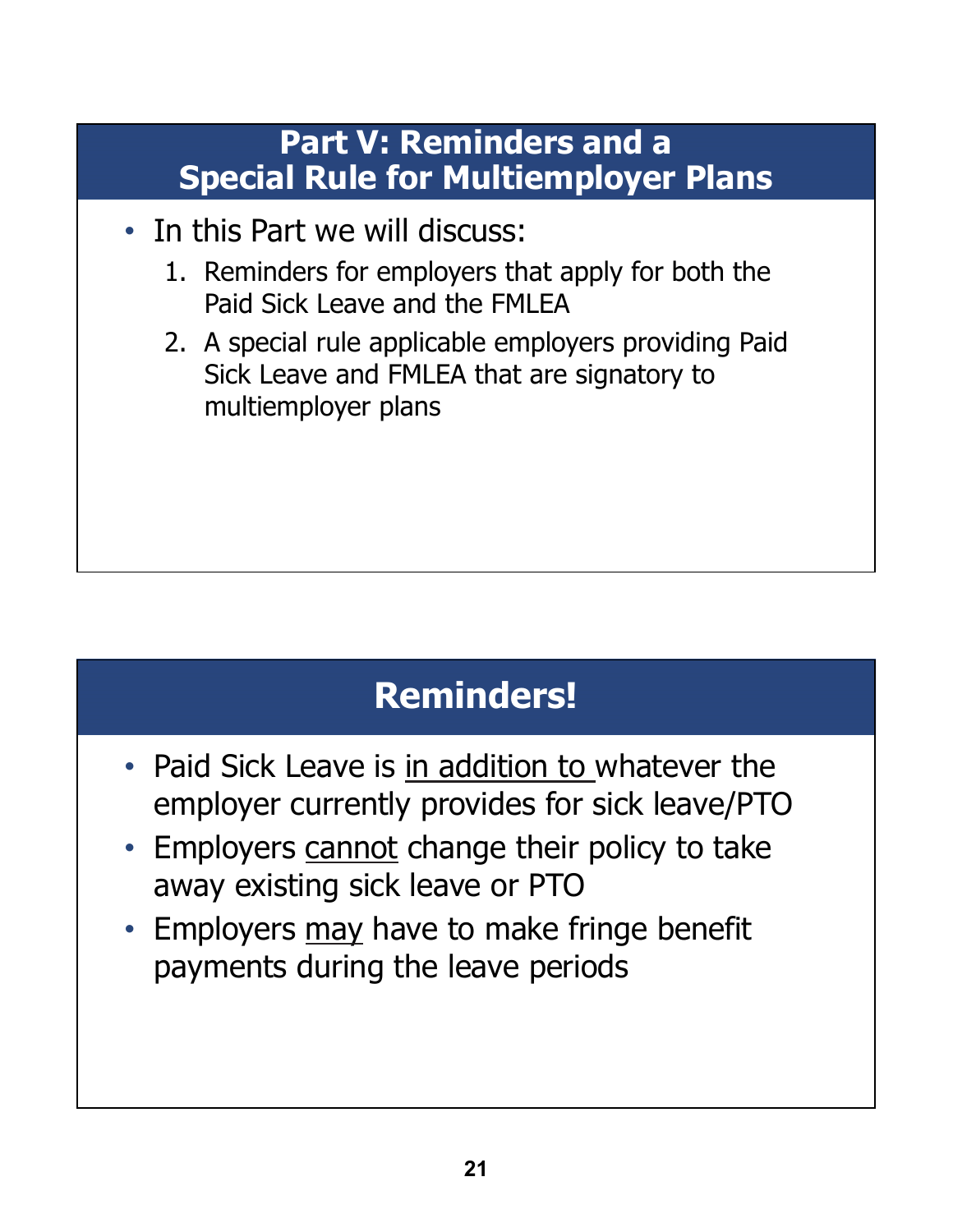# **Reminders!**

- The new Paid Sick Leave is not retroactive
- Employers cannot deny the new Paid Sick Leave even if they have already provided other forms of sick leave or PTO to the employee

## **Reminders!**

- Posting is required. DoL has put out a model employers can use as well as Q&As on the posting requirements
	- https://www.dol.gov/sites/dolgov/files/WHD/posters/ FFCRA\_Poster\_WH1422\_Non-Federal.pdf
- Closed offices may mail the notice, or post it on an external or internal website per the DoL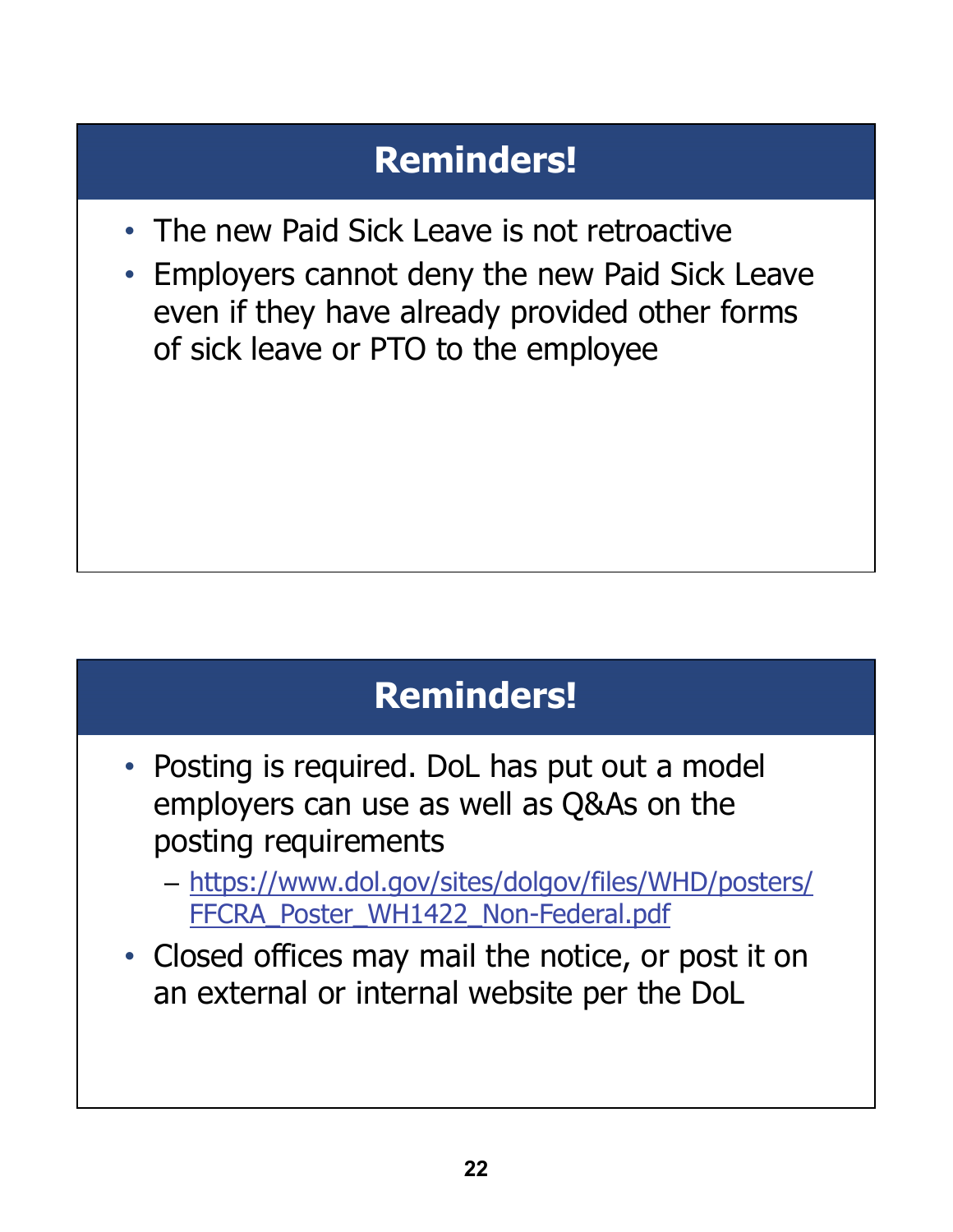# **Reminders!**

- Paid Sick Leave and Unemployment
	- Normally if a person is on a form of paid leave they are not "separated from employment" and so they are not entitled to unemployment
	- But each state's requirement vary, some states may permit a "double dip" or allow the two to combine to reach a certain maximum. Check state rules.

## **Special Rule for Multiemployer Plans**

- The Act provides a mechanism where multiemployer plans can act as a pass through for the amounts the employer is required pay for Paid Sick Leave and FMLEA
- The receiving multiemployer plan would have to develop a process to pay the leave out or modify an existing one to do so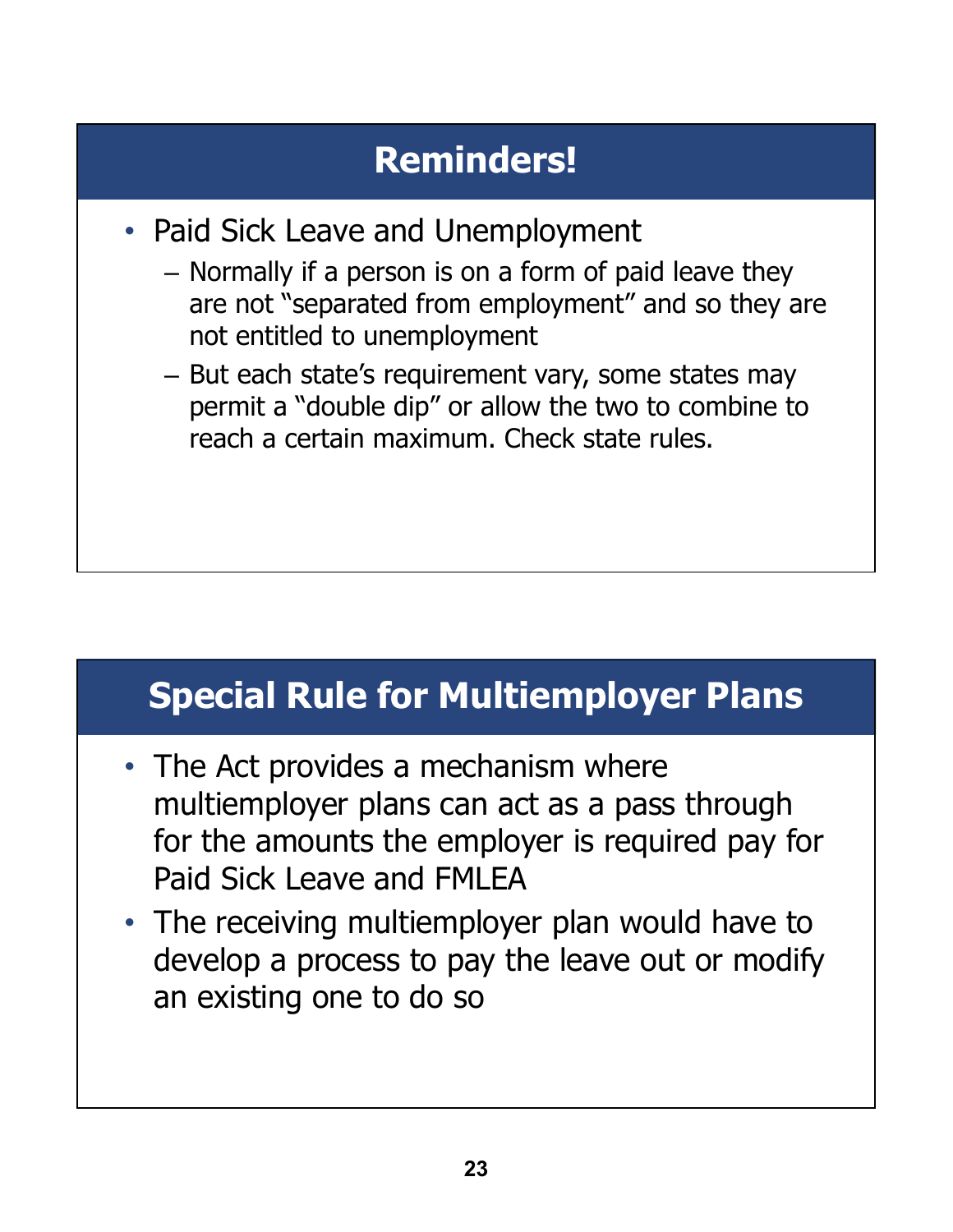# **Special Rule for Multiemployer Plans**

- Even under this scenario, the obligation remains with the employer to pay the required leave
- In other words, making pension, health and other required contributions does not exempt the employer from complying with the FFCRA

### **Part VI: Requirements for Health Plans**

- Group plans (including grandfathered plans) must cover the cost of COVID-19 testing without cost-sharing
- The statute appears to require coverage for all services and items leading up to a COVID-19 test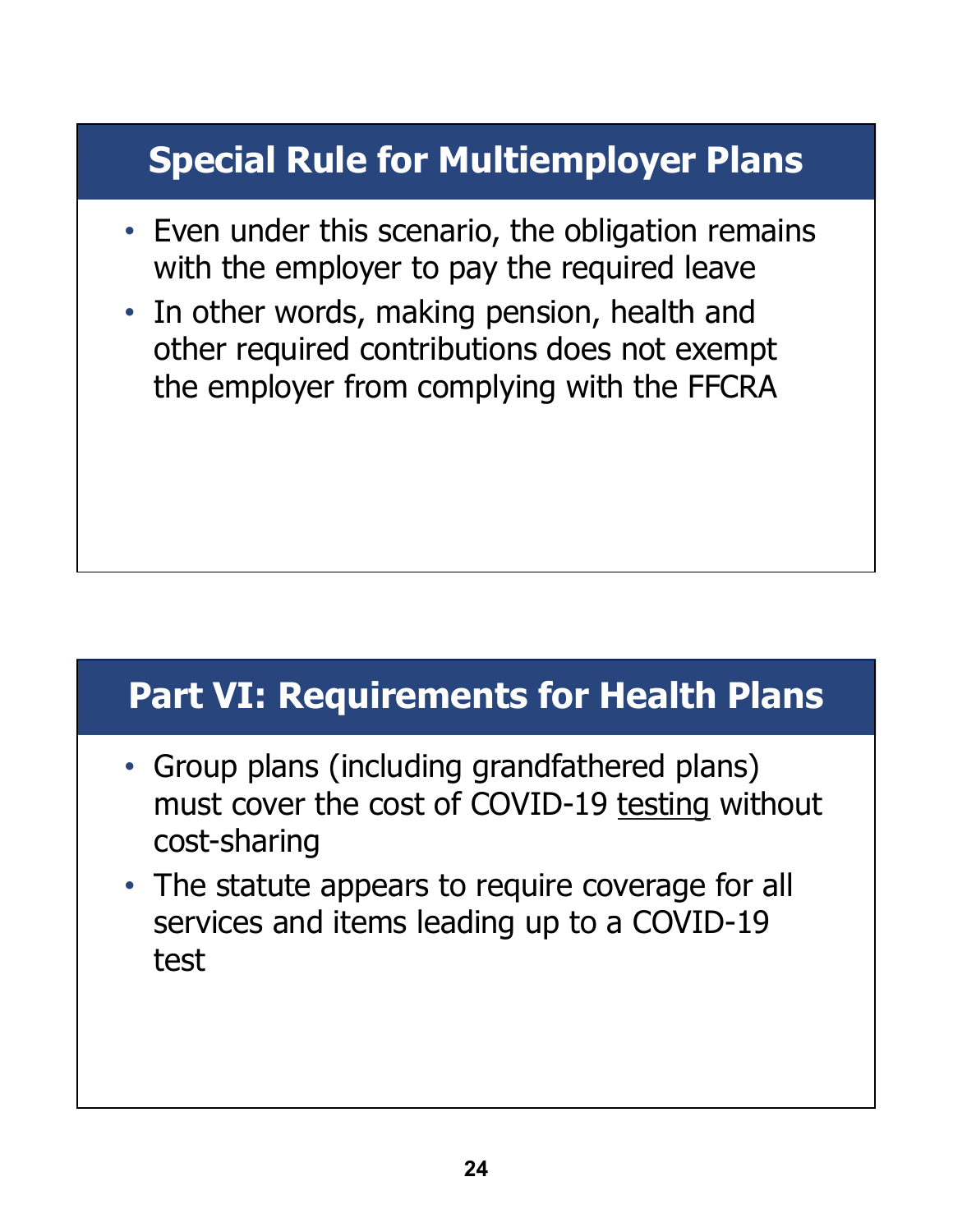# **Requirements for Group Health Plans**

- It is conceivable that funds could receive bills for tests for other conditions  $(i.e.,$  flu) that are classified as evaluation for COVID-19 testing
- Treating this as an ACA preventive service is likely a good safe harbor until guidance is issued

### **Part VII: Considerations for Trustees**

- In this Part we will discuss:
	- 1. What should multiemployer plan trustees be thinking about as this crisis continues?
	- 2. We will touch on a few key points on welfare plans, pension plans, and supplemental plans like training trusts, vacation plans, and supplemental unemployment plans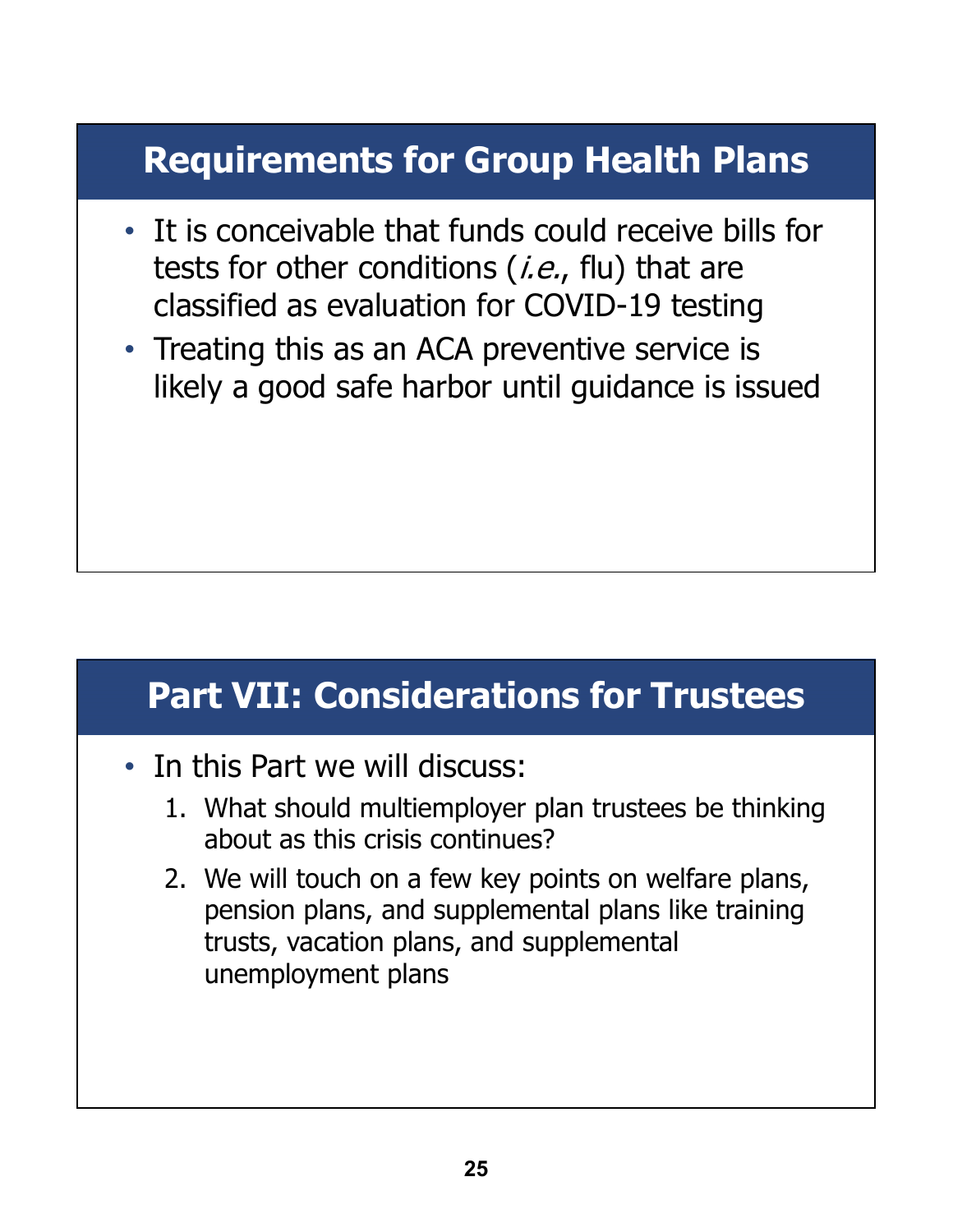- Health & Welfare Plans:
	- Reviewing eligibility and coordination rules for Supplemental Unemployment and Short-Term Disability benefits
	- Watch reserves on health plans, a combination of investment losses, low hours, and high claims could quickly burn up cash reserves
	- Investments: What are your cash flow needs? Are you in line with your Investment Policy Statement?

- DC/401k Plans
	- Keep an eye on hardships and loans for DC/401k Plans
	- Federal stimulus package to allow up to \$100k to come out with no excise tax and deferral of income tax payments, may create a run on the bank
	- An uptick in applications is likely, even if a combination of new leave, federal checks, and federal bolstering of unemployment benefits equates to full income replacement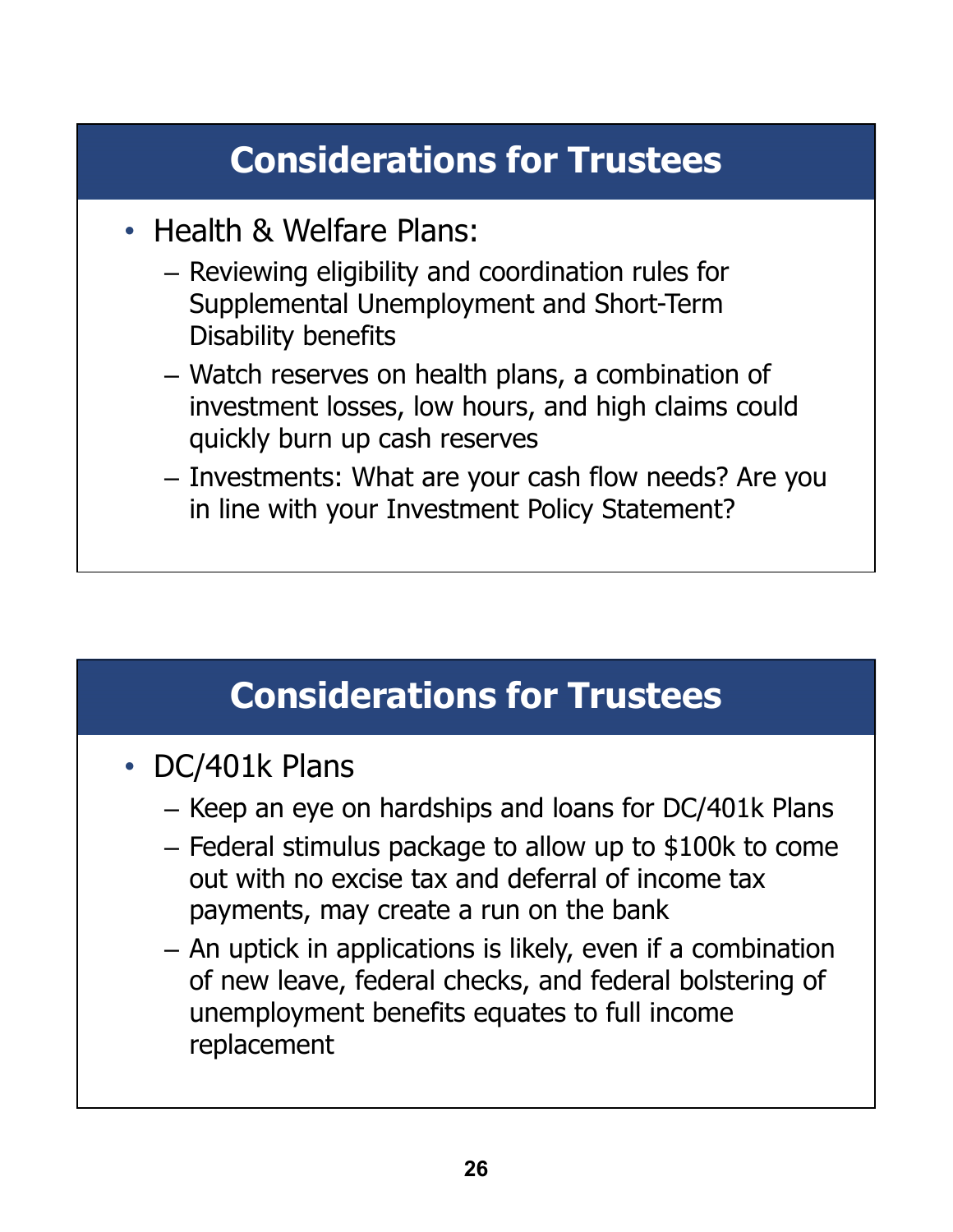- DC/401k Plans
	- Holdback percentage for distributions and hardships is yours enough to cover recent investment losses?
	- May want to consider holding back up to 50% of balance, especially if your fund does not do daily valuations of assets

- DB Pension Plans
	- Be mindful of your liquidity needs and any need to update your Investment Policy Statement
	- Is your actuarial valuation happening soon? Investment losses may result in shifts between PPA zone statuses
	- Coordinate with your consultant, actuary and counsel on next steps if your plan will slide from one zone to another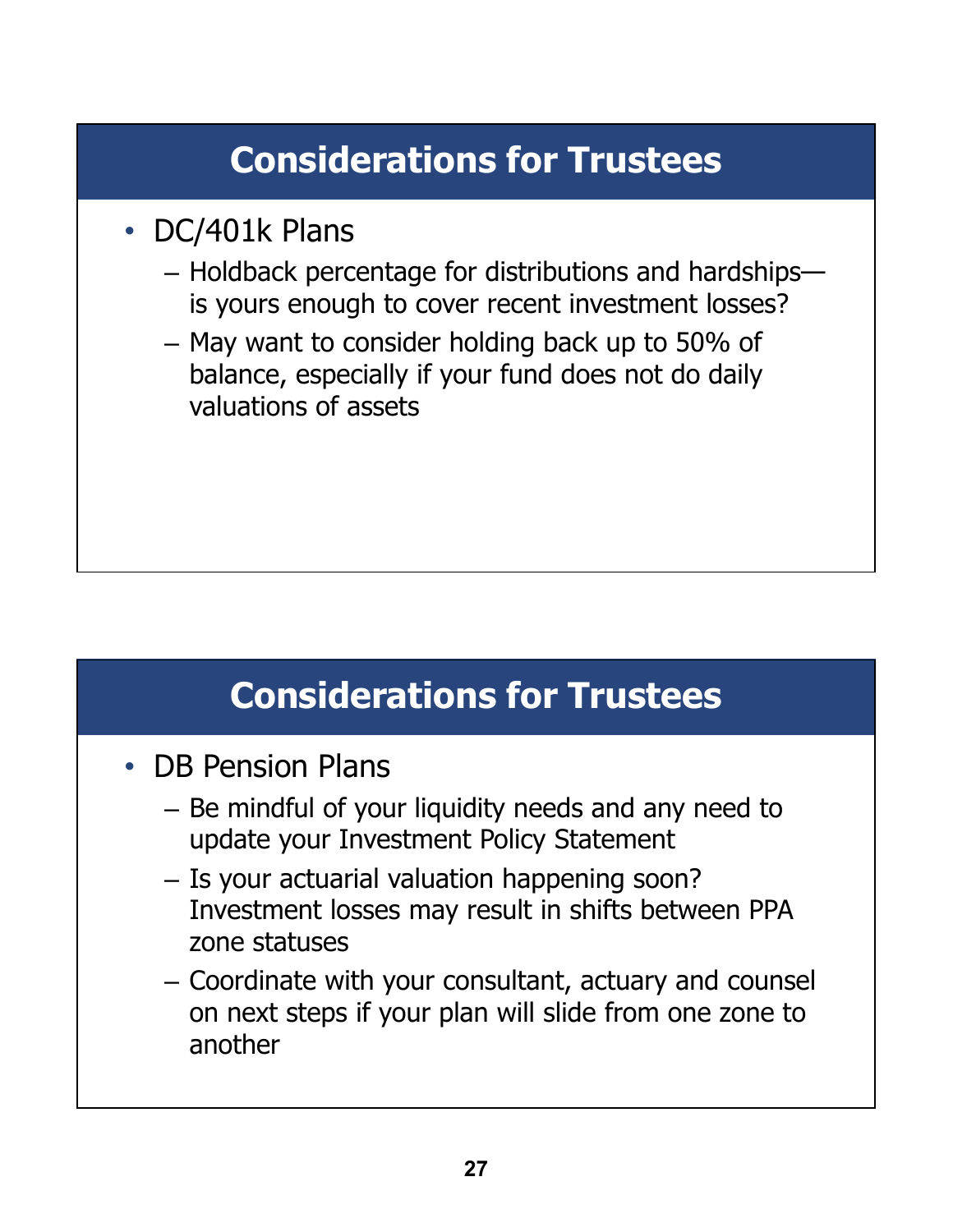- Training Funds
	- In states with shelter at home orders, many are closed although state orders generally apply to K-12 schools not ERISA governed training centers
	- DoL has not formally taken a position, but is instead advising schools to comply with state orders
	- Stay in touch with apprentices, keep them informed

- Vacation Funds
	- Most do one or two distributions per year
	- Plan documents may allow for additional distributions at discretion of trustees
	- Review your plan documents, you can always amend to allow for an emergency distribution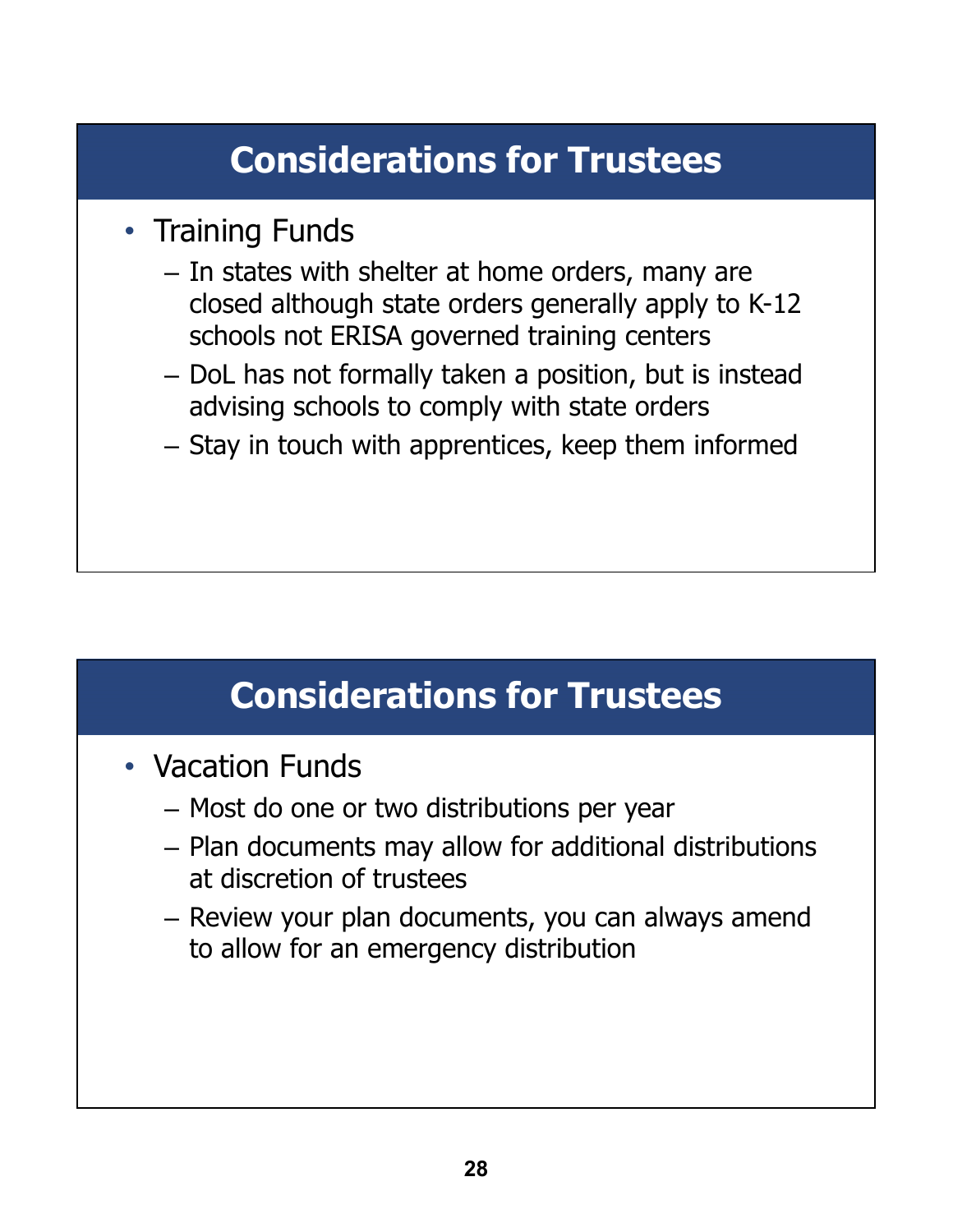- Supplemental Unemployment Benefit Funds
	- Many plans are expanding eligibility or increasing benefits
	- But, be careful. If the new stimulus bill puts up to \$600 on top of state unemployment benefits through 12/31/2020, adding more \$\$ to the mix may create a disincentive to return to work
	- Plans still must consider their long-term viability, and work hours are a necessary and critical component

- Fringe benefit collections
	- Look at your collection policy and CBA
	- Bargaining parties and trustees on collection committees may want to relax assessment of LDs and related penalties for late contributions temporarily
	- A combination of an MOU between the bargaining parties and updates to the collection policy at the fund level may be needed